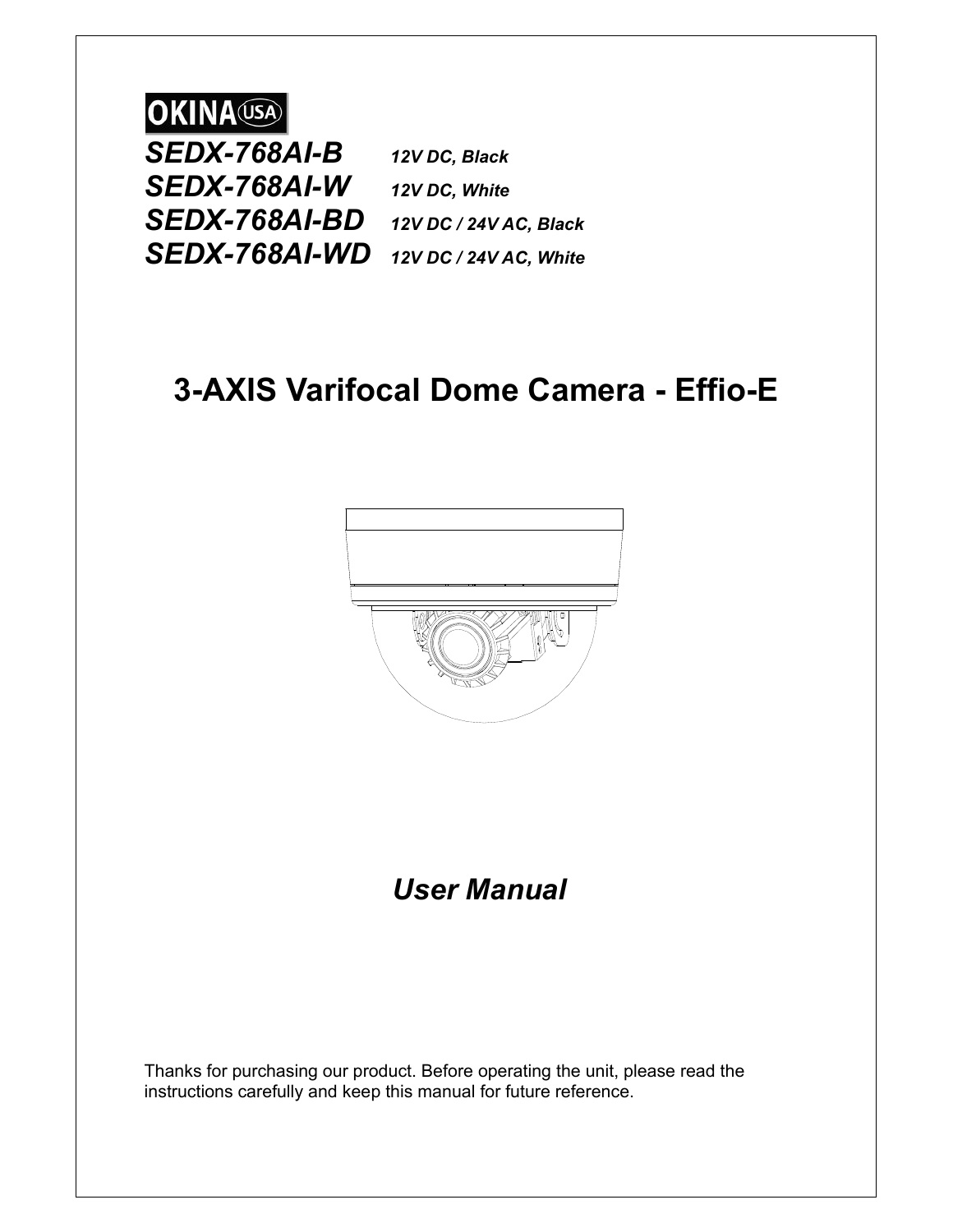## **Safety Warnings**

## **1. Read this manual carefully before installing the unit**

Please read this manual first for correct installation and operation.

## **2.** Never install the camera on a ceiling that cannot hold its weight

The product may fall down and cause damages.

## **3. Never install the camera near electric or magnetic fields**

Install the camera away from TV, radio transmitter, magnet, electric motor, transformer, audio speakers since the magnetic fields generate from above devices would distort the video image.

### **4. Never install or use the camera in areas exposed to water, oil or gas**

The water, oil or gas may result in operation failure, electric shock or fire. Do not use this unit near water-for example, near a bath tub, wash bowl, kitchen sink, or laundry tub, in a wet basement, near a swimming pool, in an unprotected outdoor installation, or any area which is classified as a wet location.

## **5. Never face the camera toward the sun**

Direct sunlight or severe ray may cause fatal damage to sensor and internal circuit.

### **6. Power Cord Protection**

Touching the wet power cord with hands or touching the power cord with wet hands may result in electric shock. Power supply cords should be routed so that they are not likely to be walked on or pinched by items placed upon or against them, playing particular attention to cords and plugs, convenience receptacles, and the point where they exit from the appliance.

## **7. Attachments**

Do not use attachment not recommended by the product manufacturer as they may cause hazards.

### **4.** 8. Object and Liquid Entry

Never push objects of any kind into this product through openings as they may touch dangerous voltage points or short-out parts that could result in a fire or electric shock. Never spill liquid of any kind onto the product.

### **9. Do not operate the camera in environments where the temperature, humidity or power source is beyond the specified ones**

Use the camera in suitable environments where the temperature is within -10°C~50°C and humidity below 90%. Use the input power source as the specifications listed.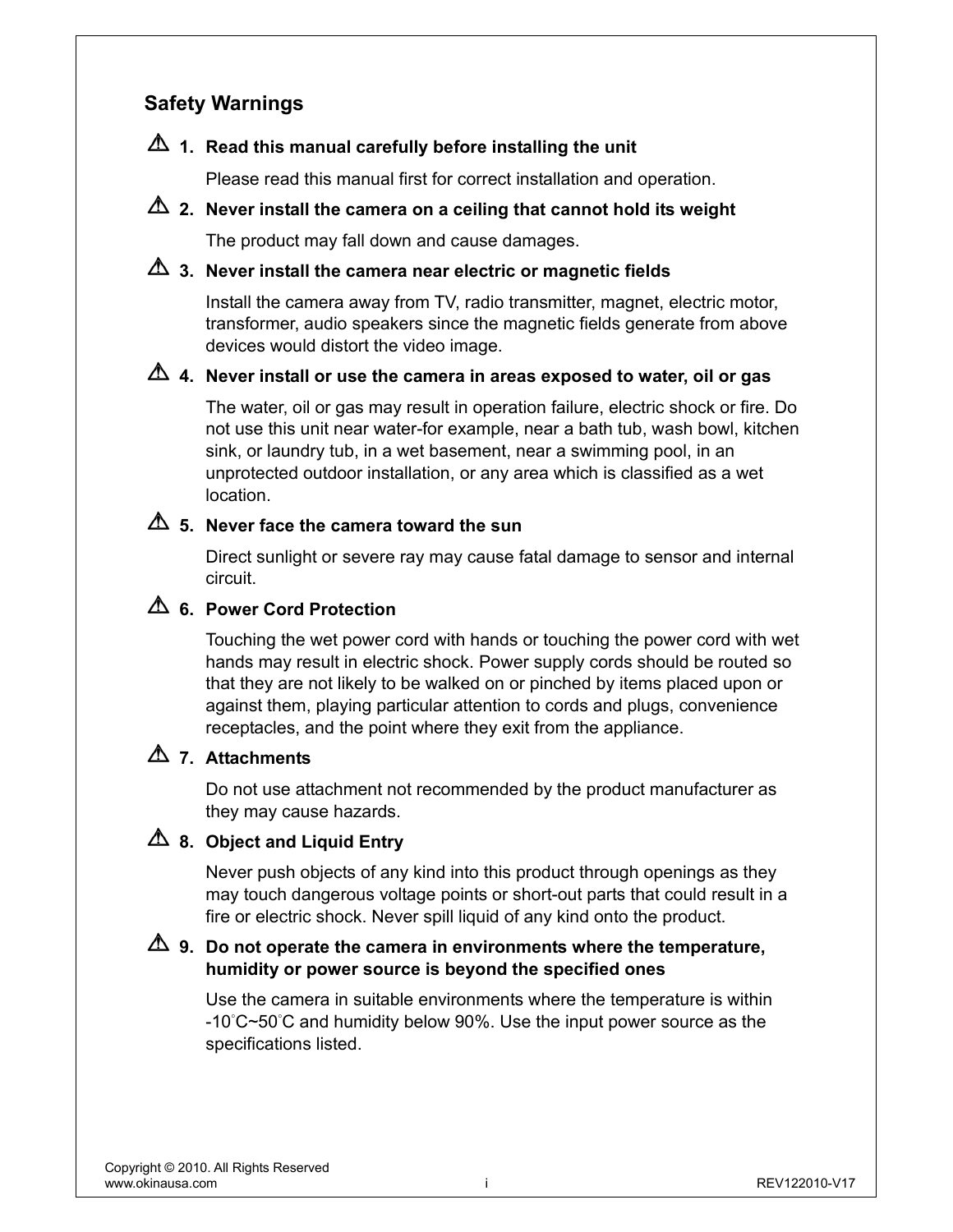## **10. Cleaning**

Unplug the unit from the outlet before cleaning. Do not use liquid cleaners or aerosol cleaners. Use a damp cloth for cleaning.

#### **11. Never disassemble the camera nor put impurities in it**

Disassembly or impurities may result in trouble or fire.

## **12. Stop using when the product emits smoke or abnormal heat**

# **13. Servicing**

Do not attempt to repair this unit yourself as opening or removing covers may expose you to dangerous voltage or other hazards. Refer all servicing to qualified service personnel.

## **14. Retain Instructions**

THE SAFETY AND OPERATING INSTRUCTIONS SHOULD BE RETAINED FOR FUTURE REFERENCE.

## **Warranty**

OKINA USA Products are covered under warranty for one year from the date of purchase. The warranty will automatically be voided if any of the following occurs:

#### **1. Camera sticker is removed**

 If the camera sticker is removed, we will not be able to confirm any information regarding when and where the product was purchased. We have no other way to verify the purchase record without the serial number on the camera sticker; therefore, it should not be removed.

#### **2. Camera is modified in any way**

 If the camera is scratched, damaged, or modified in a manner not described in this manual, the warranty will be voided immediately. It is the customer's responsibility to keep the camera in good condition.

#### **3. Video or power cable is cut**

The video cable and the power cable should not be tampered with. Cutting or modifying of the cables will result in termination of the warranty.

#### **NOTE:**

The information in this manual was up-to-date when published. The manufacturer reserves the right to revise and improve its products. All specifications are therefore subject to change without notice.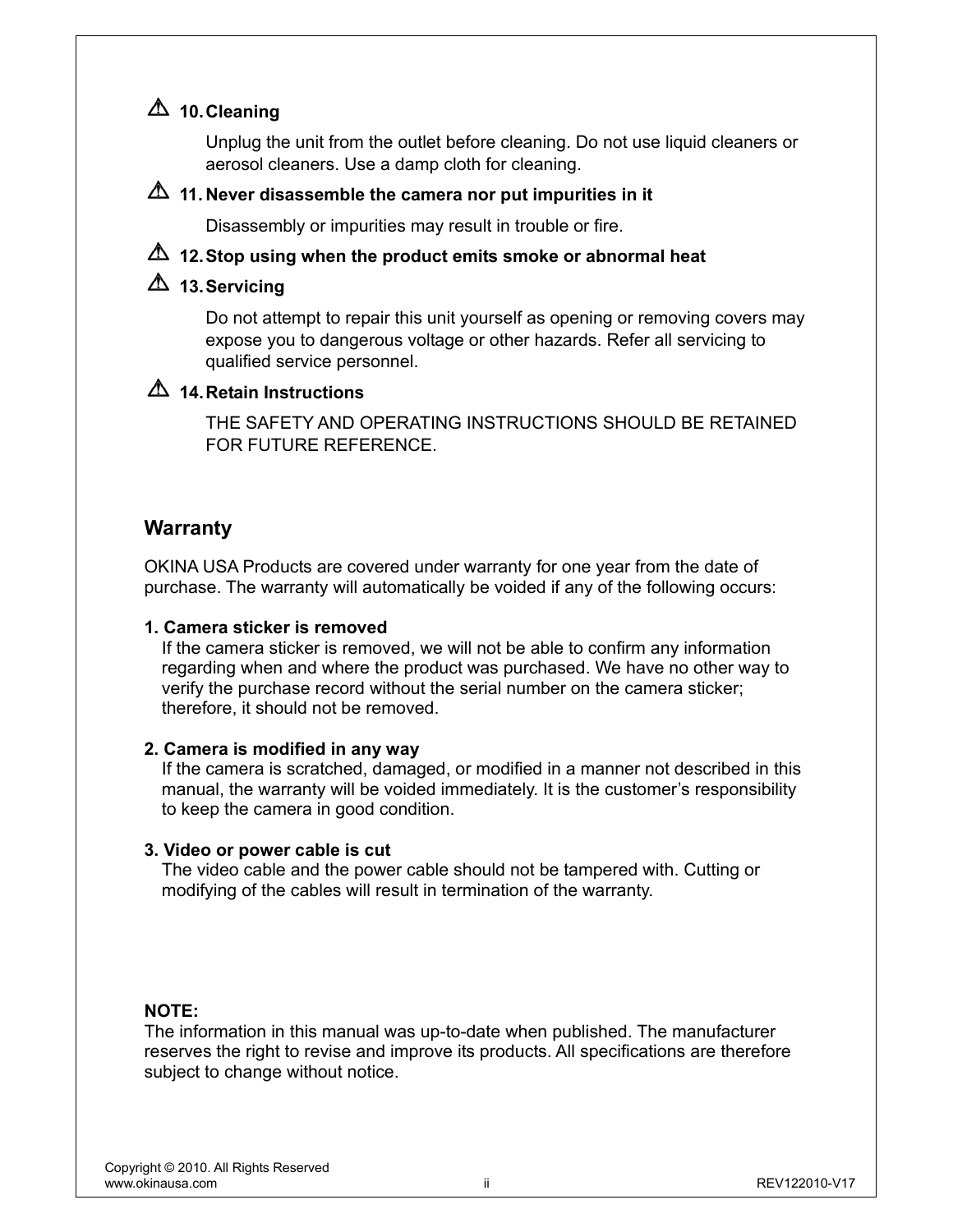# **Table of Contents**

|                | 1.1              |  |  |
|----------------|------------------|--|--|
|                | 1.2 <sub>1</sub> |  |  |
|                | 1.3              |  |  |
| 2 <sup>1</sup> |                  |  |  |
|                | 2.1              |  |  |
|                | 2.2              |  |  |
|                |                  |  |  |
|                | 3.1              |  |  |
|                |                  |  |  |
|                |                  |  |  |
|                | 41               |  |  |
|                |                  |  |  |
|                |                  |  |  |
|                |                  |  |  |
|                | 4.3              |  |  |
|                |                  |  |  |
|                |                  |  |  |
|                |                  |  |  |
|                |                  |  |  |
|                |                  |  |  |
|                | 4.5              |  |  |
|                |                  |  |  |
|                | 4.6              |  |  |
|                | 4.7              |  |  |
|                |                  |  |  |
|                | 4.8              |  |  |
|                |                  |  |  |
|                |                  |  |  |
|                |                  |  |  |
|                |                  |  |  |
|                |                  |  |  |
|                |                  |  |  |
|                |                  |  |  |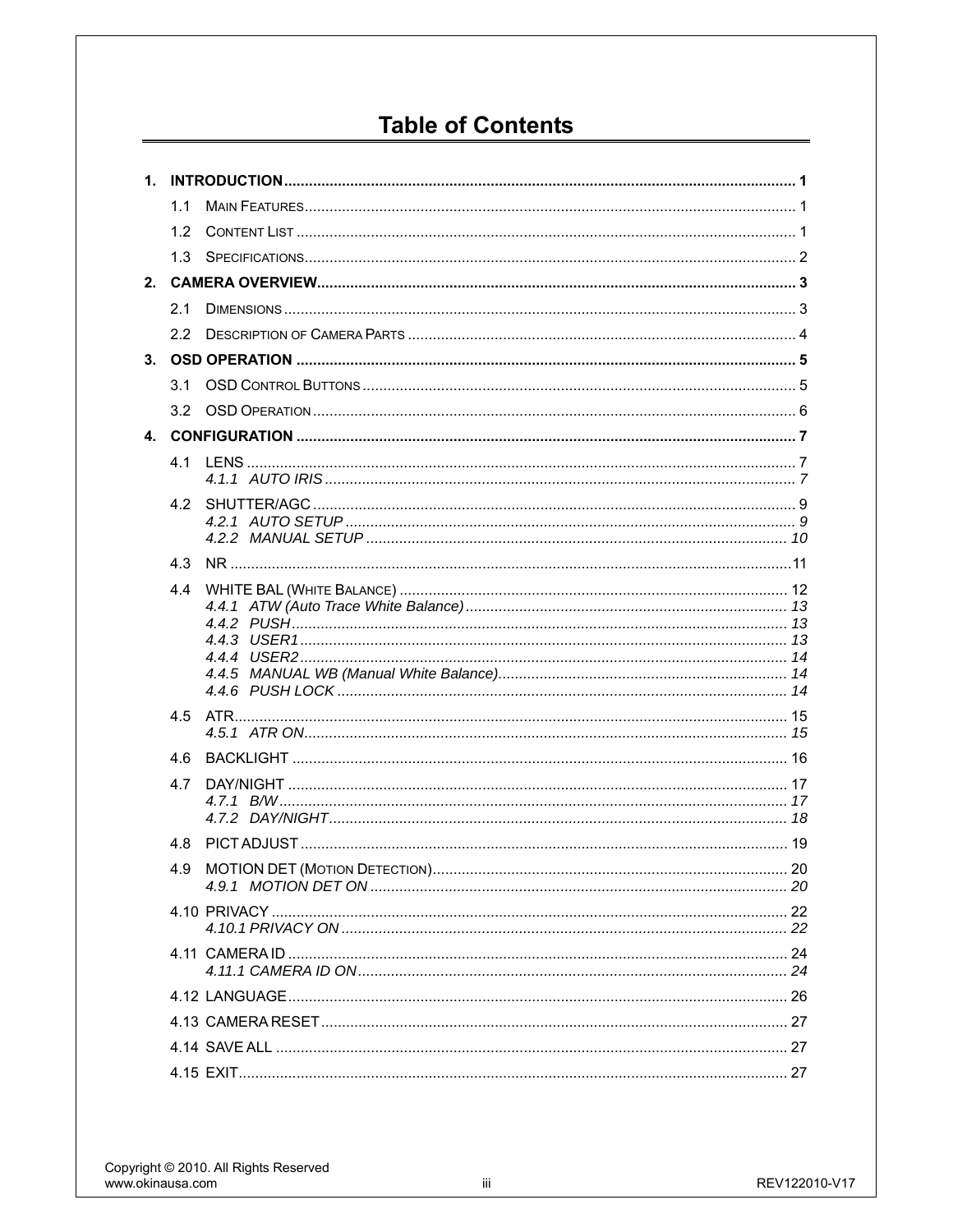# **1. Introduction**

SEDX-768AI-B / SEDX-768AI-W / SEDX-768AI-BD / SEDX-768AI-WD built with Sony's latest image processor, this super-wide dynamic camera has the capability of achieving resolutions of over 680 TVL. The features include 2D noise reduction, spot removal, strong-light suppression, intelligent motion, face detection and OSD functions. SEDX-768AI-B / SEDX-768AI-W / SEDX-768AI-BD / SEDX-768AI-WD reproduces nearly perfect images like no other.

## **1.1 Main Features**

- 1/3" Sony 960H Exview CCD
- Sony Effio-E DSP
- Color: 680 TVL, B/W: 700 TVL
- Color: 0.1 Lux @ F1.2, B/W: 0.08 Lux @ F1.2
- Multi-Language OSD Control
- ATR Digital Powerful 128x WDR (52dB)
- Anti-Headlight (HLC)
- 2D Noise Reduction
- High Contrast Images
- Ideal for Backlight Environments
- Mosaic Privacy Mask
- Advanced Motion Detection Function
- Picture Quality Adjustable (Contrast/Sharpness/Hue/Gain)
- Built-in Varifocal Lens & Unique 3-axis Gimble Mechanism
- SEDX-768AI-B / SEDX-768AI-W: 12V DC, 2.3W
- SEDX-768AI-BD / SEDX-768AI-WD: 12V DC / 24V AC, 2.3W

## **1.2 Content List**

- One (1) SEDX-768AI-B or SEDX-768AI-W or SEDX-768AI-BD or SEDX-768AI-WD camera with video/power cable
- $\blacksquare$  Two (2) Mounting Screws
- One (1) DC Male Connector
- One (1) Cleaning Cloth
- One (1) Warning Sign Sticker
- One (1) User Manual
- $\blacksquare$  One (1) CD

**\*** For any returns, please include all components listed above with original packaging in **Resalable Condition**. **Absolutely No Returns** will be accepted if any component is missing/damaged or if any cable is cut or tampered with.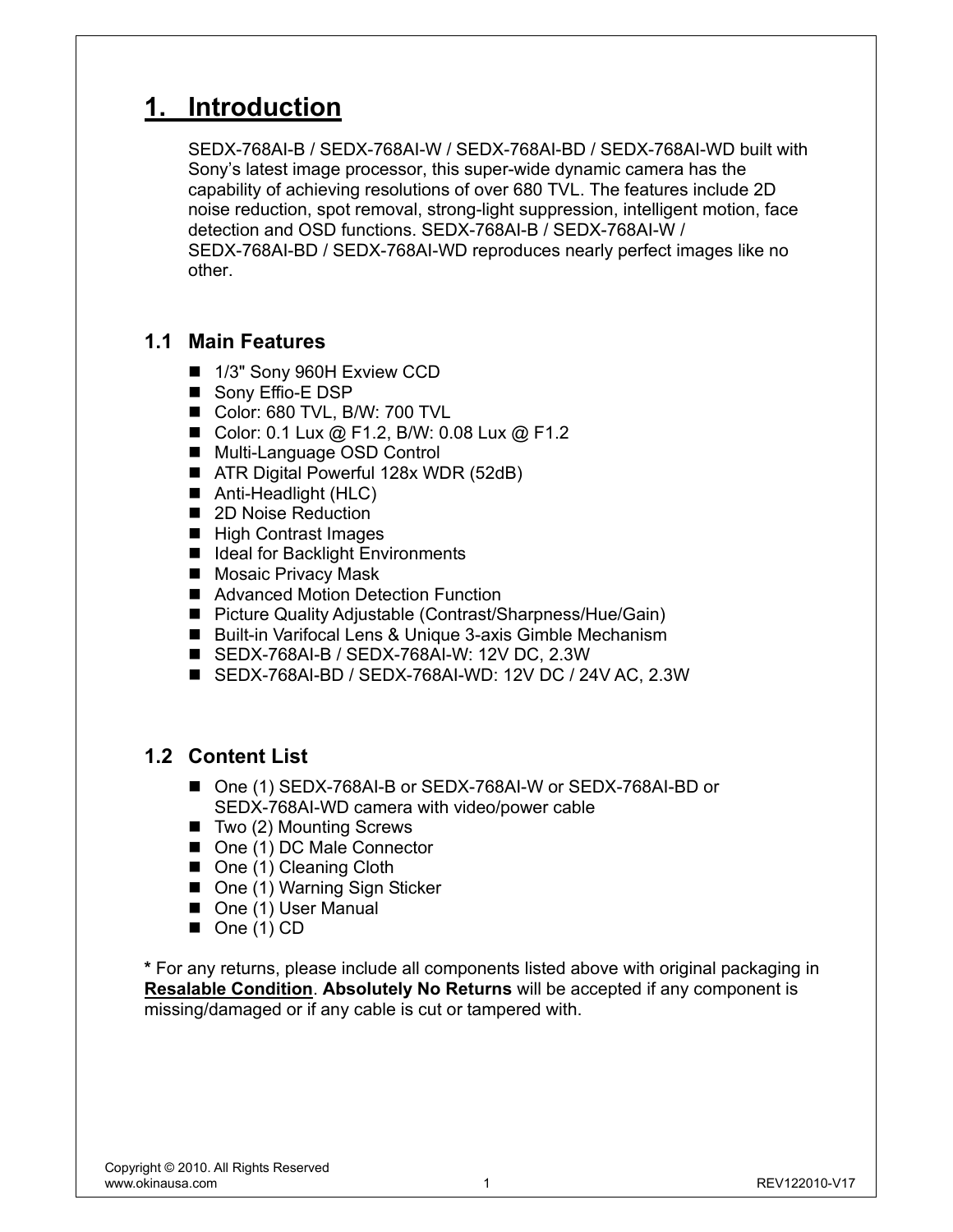# **1.3 Specifications**

| <b>PIC</b>                                       | D-231                                                                                                        | D-232                                                                                         | D-237           | D-238                             |  |
|--------------------------------------------------|--------------------------------------------------------------------------------------------------------------|-----------------------------------------------------------------------------------------------|-----------------|-----------------------------------|--|
| <b>Model</b>                                     | SEDX-768AI-B                                                                                                 | SEDX-768AI-W                                                                                  | SEDX-768AI-BD   | SEDX-768AI-WD                     |  |
| <b>Base Color</b>                                | <b>Black</b>                                                                                                 | White                                                                                         | <b>Black</b>    | White                             |  |
| <b>Image Sensor</b>                              |                                                                                                              | 1/3" Sony 960H Exview CCD                                                                     |                 |                                   |  |
| <b>Total Pixels</b>                              |                                                                                                              | NTSC: 1028(H)x508(V) / PAL: 1024(H)x596(V)                                                    |                 |                                   |  |
| <b>Resolution; DSP</b>                           |                                                                                                              | Color: 680TVL, B/W: 700 TVL; Sony Effio-E                                                     |                 |                                   |  |
| <b>Minimum Illumination</b>                      |                                                                                                              | Color: 0.1 Lux @ F1.2, B/W: 0.08 Lux @ F1.2                                                   |                 |                                   |  |
| <b>Wide Dynamic Range</b>                        |                                                                                                              | ATR Digital WD (ATR: Adaptive Tone-curve Reproduction);<br>128x Normal Camera (52dB)          |                 |                                   |  |
| Video Output;                                    | 1.0Vp-p Composite, $75\Omega$ ; BNC                                                                          |                                                                                               |                 | 1.0Vp-p Composite, 75 \; BNC      |  |
| <b>Connector</b>                                 |                                                                                                              |                                                                                               |                 | <b>RCA Service Monitor Output</b> |  |
| <b>Signal Noise Ratio</b>                        |                                                                                                              | More than 52dB (AGC off, Weight on)                                                           |                 |                                   |  |
| <b>Gamma Correction</b>                          |                                                                                                              | 0.45                                                                                          |                 |                                   |  |
| Menu                                             |                                                                                                              | <b>OSD Control</b>                                                                            |                 |                                   |  |
| <b>Title</b>                                     |                                                                                                              | TITLE (LOCATION)                                                                              |                 |                                   |  |
| <b>Synchronizing System</b>                      |                                                                                                              | <b>INTERNAL</b>                                                                               |                 |                                   |  |
| <b>Digital Day&amp;Night Mode</b>                |                                                                                                              | COLOR / B&W / AUTO                                                                            |                 |                                   |  |
| <b>Automatic Electronic</b><br><b>Shutter</b>    | AUTO (1/50(60)~1/100,000sec.) /<br>MANUAL: 1/50(60), FL 1/120(100), 1/250, 1/500, 1/1,000, 1/2,000, 1/4,000, |                                                                                               |                 |                                   |  |
| <b>Auto Gain Control</b>                         | 1/10,000sec.<br>AUTO (4 Steps)                                                                               |                                                                                               |                 |                                   |  |
|                                                  | ATW / PUSH / USER1 / USER2 / ANTI CR /                                                                       |                                                                                               |                 |                                   |  |
| <b>Auto White Balance</b>                        | MANUAL / PUSH LOCK                                                                                           |                                                                                               |                 |                                   |  |
| <b>Back Light</b><br>Compensation                |                                                                                                              | HLC / BLC / OFF                                                                               |                 |                                   |  |
| <b>Flickerless</b>                               |                                                                                                              | ON / OFF                                                                                      |                 |                                   |  |
| <b>Dynamic Noise</b>                             |                                                                                                              |                                                                                               |                 |                                   |  |
| <b>Reduction</b>                                 | 2D                                                                                                           |                                                                                               |                 |                                   |  |
| Language                                         |                                                                                                              | ENGLISH / JAPANESE / GERMAN / FRENCH / RUSSIAN / PORTUGUESE /<br>SPANISH / SIMPLIFIED CHINESE |                 |                                   |  |
| <b>Motion Detection;</b>                         |                                                                                                              | ON / OFF (24x16 Zones);                                                                       |                 |                                   |  |
| <b>Privacy</b>                                   | ON / OFF (8 Zones Programmable, Mosaic)                                                                      |                                                                                               |                 |                                   |  |
| <b>Automatic IRIS ;</b><br><b>Connector</b>      | DC                                                                                                           |                                                                                               |                 |                                   |  |
| <b>Lens Mount</b>                                | Built-in DC Auto IRIS Lens                                                                                   |                                                                                               |                 |                                   |  |
| Lens, Angle of View(H)                           | f2.8mm~10.5mm/F1.2<br>Aspherical Auto Iris Lens/ 99.5°~27.4°                                                 |                                                                                               |                 |                                   |  |
| Power Input;                                     | 12V DC; 2.3W                                                                                                 |                                                                                               | 12V DC / 24V AC |                                   |  |
| <b>Consumption</b>                               |                                                                                                              |                                                                                               |                 | Internal 12V DC Only; 2.3W        |  |
| <b>Operation</b> ; Storage<br><b>Temperature</b> | 14°F~122°F; -4°F~140°F / -10°C~50°C; -20°C~60°C                                                              |                                                                                               |                 |                                   |  |
| <b>Operation</b> ; Storage<br><b>Humidity</b>    | Maximum:RH80%; RH90%                                                                                         |                                                                                               |                 |                                   |  |
| <b>Dimensions</b>                                | $4.88$ "(DIA) x $3.78$ "(H)<br>$124(DIA) \times 96(H)$ mm                                                    |                                                                                               |                 |                                   |  |
| <b>Net Weight</b>                                | $0.71$ lbs /<br>320g                                                                                         |                                                                                               |                 |                                   |  |
|                                                  |                                                                                                              |                                                                                               |                 |                                   |  |

\* Specifications are subject to change without notice

PAL version also available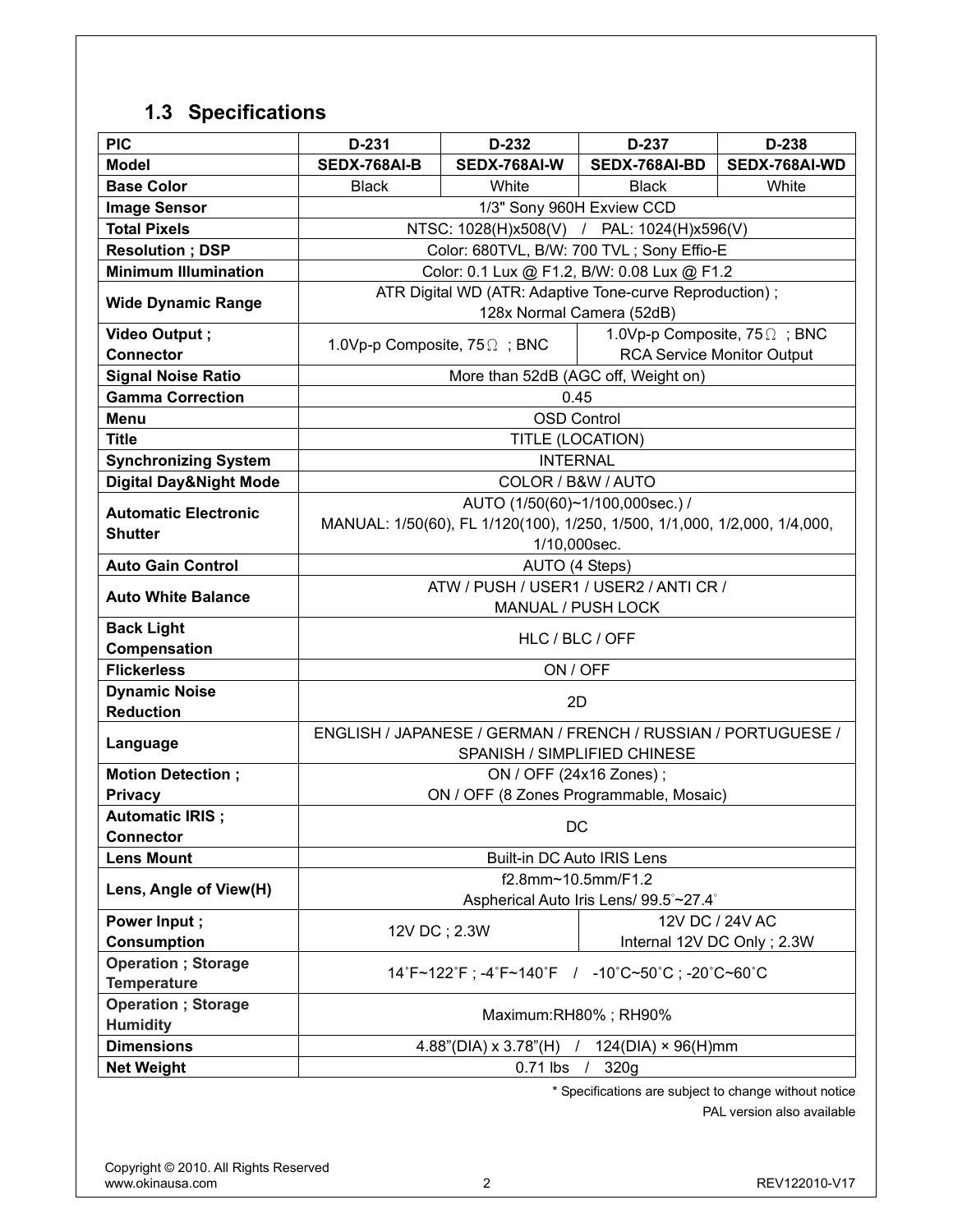# **2. Camera Overview**

# **2.1 Dimensions**

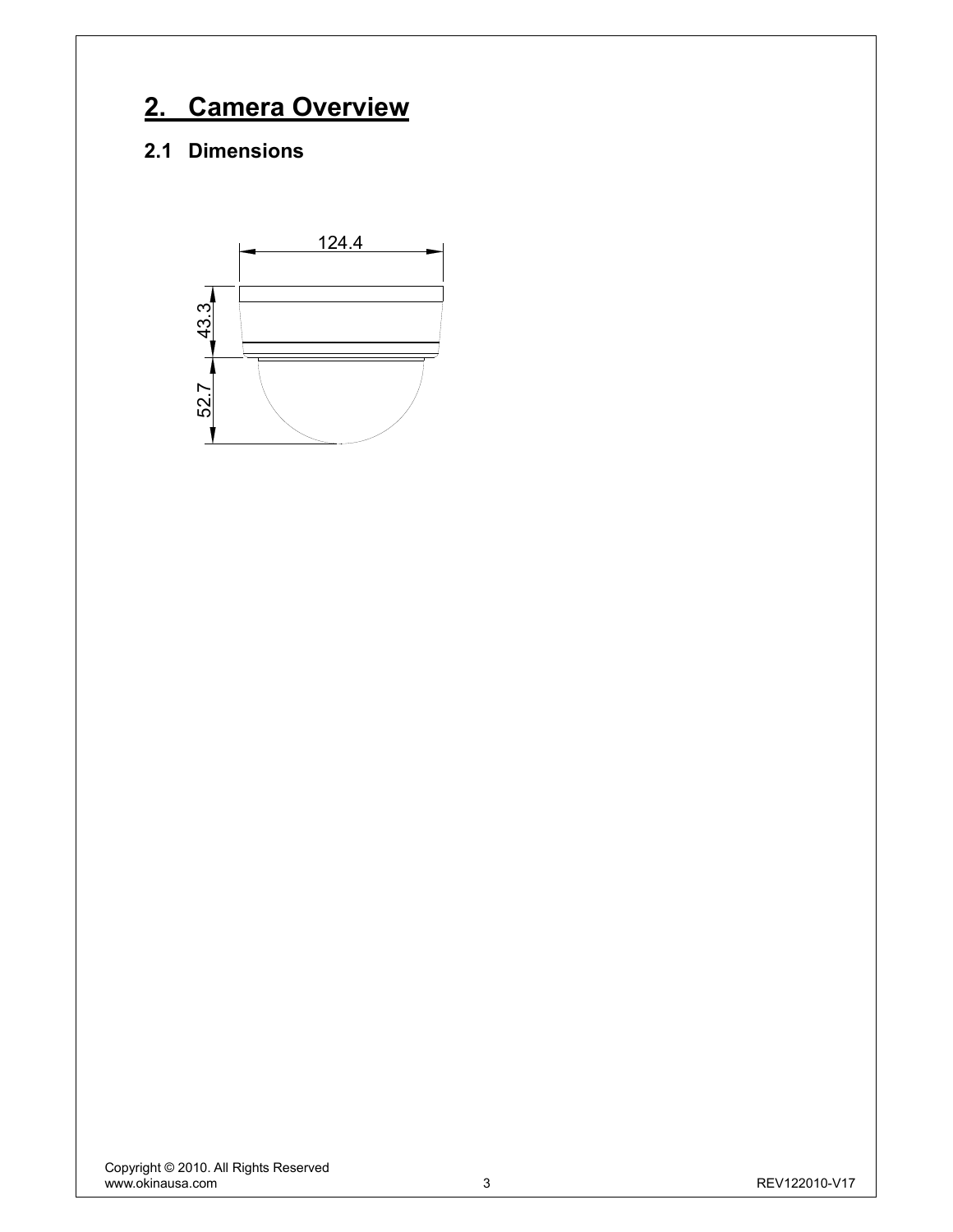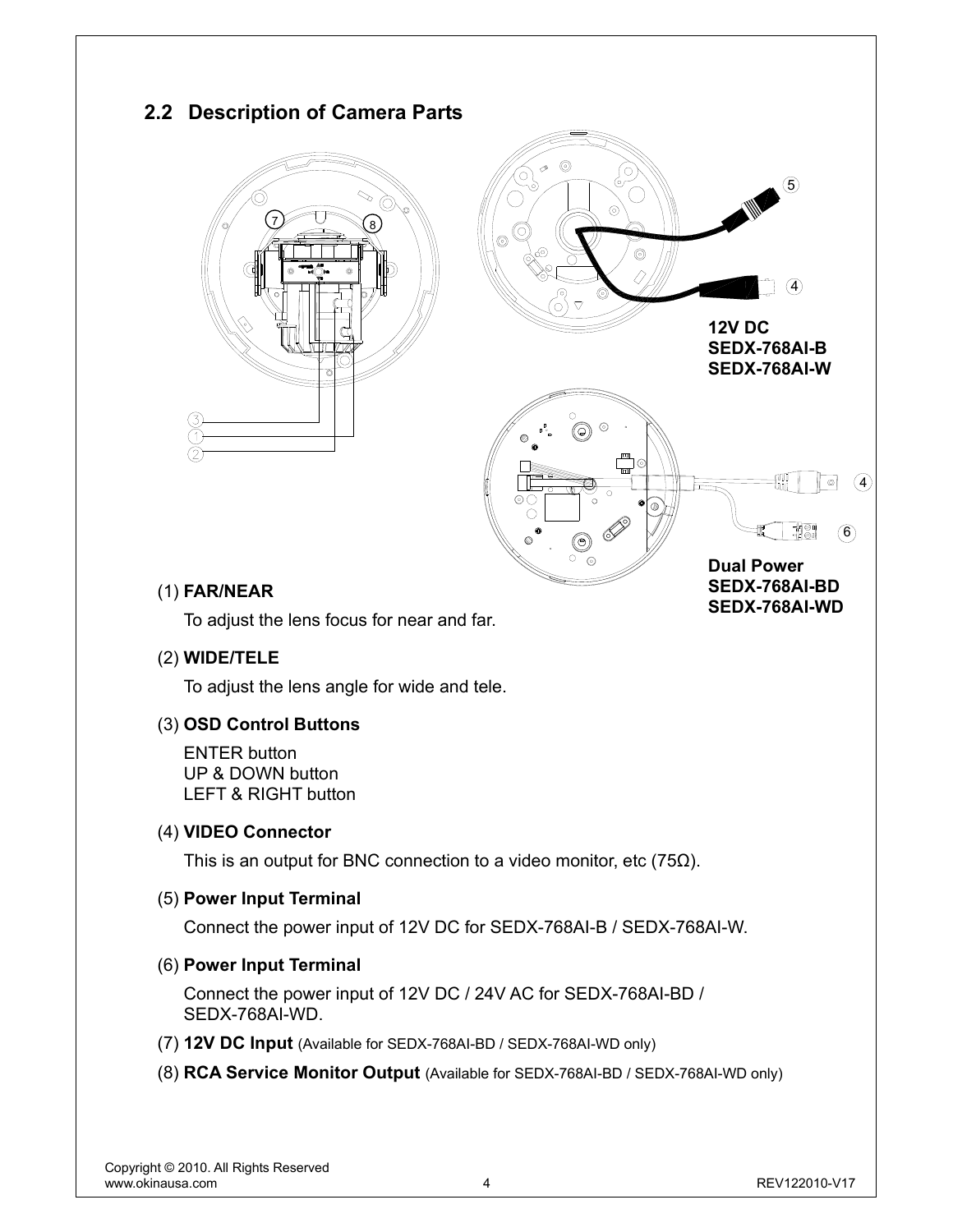# **3. OSD Operation**

## **3.1 OSD Control Buttons**



#### ① **U (UP)**

Use this button to move the cursor upwards to the desired item.

#### ② **R (RIGHT)**

Use this button to move the cursor to the right to select or to adjust the parameters of the selected item. The parameter increases when the right button is pressed.

#### ③ **D (DOWN)**

Use this button to move the cursor downwards to the desired item.

#### ④ **L (LEFT)**

Use this button to move the cursor to the left to select or to adjust the parameters of the selected item. The parameter decreases when the left button is pressed.

#### ⑤ **ENTER**

Use this button to display the main menu, to confirm and to enter the submenus when they are available. Items with the symbol "<" in the end contain sub-menus. For further settings of those items, select the desired item with the button  $\triangle$  or  $\blacktriangledown$  and press the **ENTER** button to bring up the sub-menu and edit.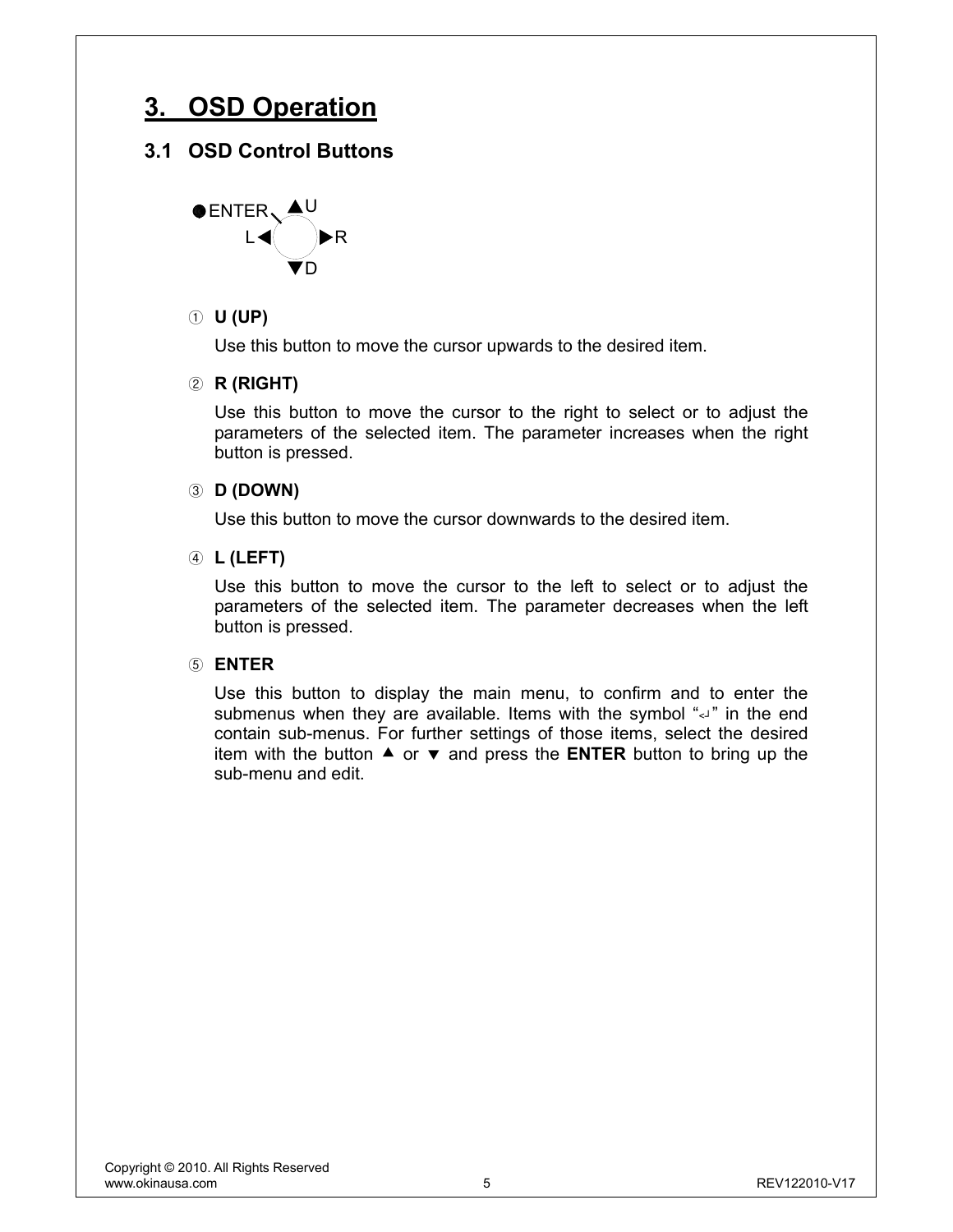## **3.2 OSD Operation**

 $\blacktriangleright$ 



| <b>SETUP MENU</b>                          |            |
|--------------------------------------------|------------|
|                                            |            |
| <b>LENS</b>                                | L>OTUA     |
| SHUTTER/AGC                                | L>OTUA     |
| NR                                         | لے         |
| <b>WHITE BAL</b>                           | ATW<       |
| <b>ATR</b>                                 | OFF        |
| <b>BACKLIGHT</b>                           | OFF        |
| <b>DAY/NIGHT</b>                           | L>OTLIA    |
| NEXT <j< td=""><td></td></j<>              |            |
| EXIT <j< td=""><td>SAVE ALL &lt;</td></j<> | SAVE ALL < |
|                                            |            |
|                                            |            |

#### **1. Start to operate the OSD menu**

Press the **ENTER** button to bring up the OSD main menu to start operating OSD menus.

#### **2. Select items with the cursor buttons**

- $\bullet$  Use buttons  $\blacktriangle$  and  $\blacktriangledown$  to move the cursor up and down.
- $\bullet$  Use buttons  $\blacktriangleleft$  and  $\blacktriangleright$  to switch the modes or to adjust the parameters or the values of the settings.

#### **3. Switch to the sub-menu**

Items with the symbol "<" in the end contain sub-menus. For further settings of those items, select the desired item with the button  $\blacktriangle$  or  $\blacktriangledown$  and press the **ENTER** button to bring up the sub-menu and edit.



#### **4. Return to the previous page**

Select **RETURN** and press the **ENTER** button to return to the previous page.

#### **5. Exit the OSD menu**

Select **EXIT** with the button  $\triangle$  or  $\triangledown$  and press the **ENTER** button to exit the OSD menu.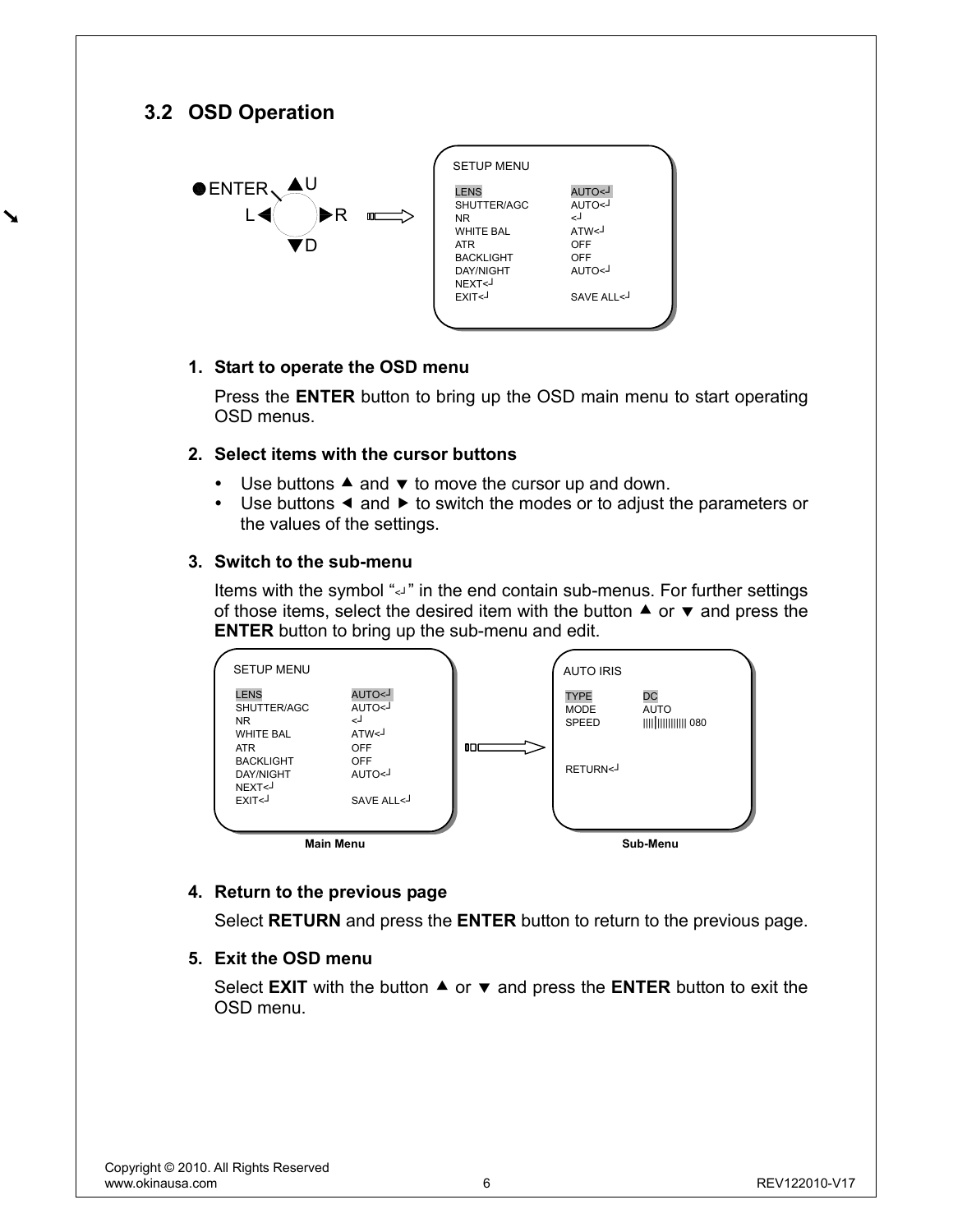# **4. Configuration**

## **4.1 LENS**

When the **SETUP MENU** is displayed on the screen, use buttons  $\triangle$  and  $\triangledown$  to select the *LENS* and press the **ENTER** button to do further settings.

|                                                       | <b>Main Menu</b>                                                       |    |                                            | Sub-Menu          |  |
|-------------------------------------------------------|------------------------------------------------------------------------|----|--------------------------------------------|-------------------|--|
|                                                       |                                                                        |    |                                            |                   |  |
| <b>DAY/NIGHT</b><br>NEXT <j<br>EXIT&lt;</j<br>        | L>OTUA<br>SAVE ALL <j< td=""><td></td><td></td><td></td><td></td></j<> |    |                                            |                   |  |
| ATR.<br><b>BACKLIGHT</b>                              | <b>OFF</b><br><b>OFF</b>                                               | 0D | RETURN <j< td=""><td></td><td></td></j<>   |                   |  |
| <b>LENS</b><br>SHUTTER/AGC<br>NR.<br><b>WHITE BAL</b> | L>OTUA<br>L>OTUA<br>لـ><br>ATW<                                        |    | <b>TYPE</b><br><b>MODE</b><br><b>SPEED</b> | DC<br><b>AUTO</b> |  |
| <b>SETUP MENU</b>                                     |                                                                        |    | <b>AUTO IRIS</b>                           |                   |  |

Select to set the mechanical iris of the lens.

| <b>Function</b> | <b>Option</b>    |
|-----------------|------------------|
| <b>LENS</b>     | MANUAL<br>L>OTUA |

#### y *MANUAL*

Auto electronic shutter

y *AUTO<┘*

Auto electronic shutter + Mechanical auto IRIS

When **AUTO***<┘* is selected, click **ENTER** to bring up the *AUTO IRIS* sub-menu for further settings.

#### **4.1.1 AUTO IRIS**

Adjust the settings of the *AUTO IRIS*.

| <b>Function</b> | <b>Option</b>                              |
|-----------------|--------------------------------------------|
| <b>TYPE</b>     | DC<br><b>VIDEO</b>                         |
| <b>MODE</b>     | <b>OPEN</b><br><b>CLOSE</b><br><b>AUTO</b> |
| <b>SPEED</b>    | $000 - 255$                                |

y *TYPE*

Select to set the type of the mechanical iris.

- **DC**: DC Lens.
- **VIDEO**: VIDEO Lens.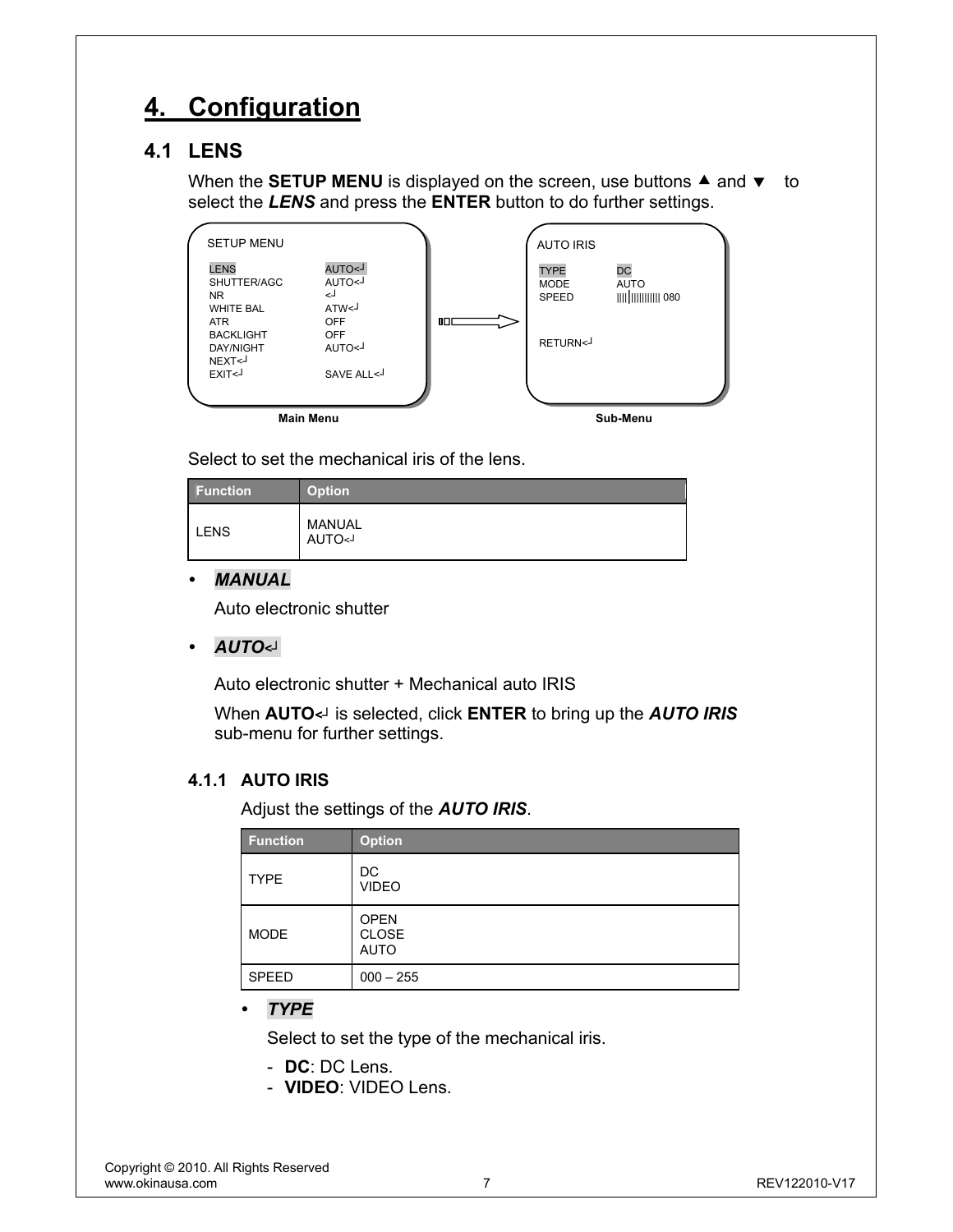## y *MODE*

Select to set the type of control to be exercised over the mechanical iris.

- **OPEN**: The mechanical iris is fixed to open.
- **CLOSE**: The mechanical iris is fixed to close.
- **AUTO**: The mechanical iris is controlled automatically.
- y *SPEED*

Select to set the convergence speed of the mechanical iris.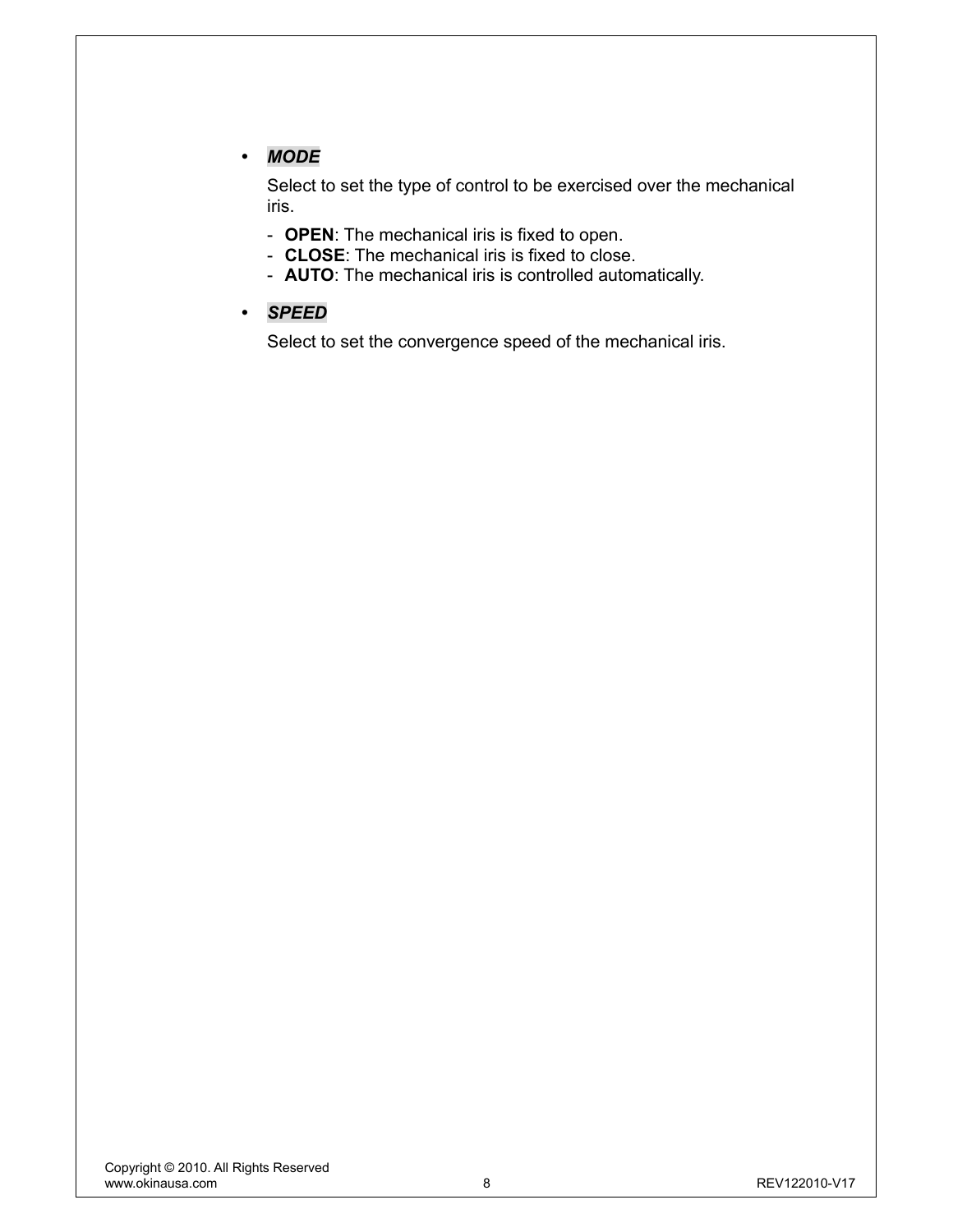## **4.2 SHUTTER/AGC**

When the **SETUP MENU** is displayed on the screen, use buttons  $\triangle$  and  $\blacktriangledown$  to select the *SHUTTER/AGC* and press the **ENTER** button to do further settings.

| <b>SETUP MENU</b>                                                                                                                                                                                                                                |                                                                       |
|--------------------------------------------------------------------------------------------------------------------------------------------------------------------------------------------------------------------------------------------------|-----------------------------------------------------------------------|
| LENS<br>SHUTTER/AGC<br><b>NR</b><br><b>WHITE BAL</b><br><b>ATR</b><br><b>BACKLIGHT</b><br>DAY/NIGHT<br>NFXT <j<br>EXIT<j< th=""><th>L&gt;OTUA<br/>L&gt;OTUA<br/>لے<br/>ATW&lt;<br/>OFF<br/>OFF<br/>L&gt;OTIJA<br/>SAVE ALL &lt;</th></j<></j<br> | L>OTUA<br>L>OTUA<br>لے<br>ATW<<br>OFF<br>OFF<br>L>OTIJA<br>SAVE ALL < |
|                                                                                                                                                                                                                                                  |                                                                       |

Select to set Auto exposure or Manual exposure.

| <b>Function</b> | <b>Option</b>          |
|-----------------|------------------------|
| SHUTTER/AGC     | MANUAL <j< td=""></j<> |

#### y *AUTO<┘*:

When **AUTO***<┘* is selected, click **ENTER** to bring up the *AUTO SETUP* sub-menu for further settings.

#### y *MANUAL<┘*:

When **MANUAL***<┘* is selected, click **ENTER** to bring up the *MANUAL*  **SETUP** sub-menu for further settings.

#### **4.2.1 AUTO SETUP**

Adjust the settings of the *AUTO SETUP*.

| <b>Function</b>                 |                   | <b>Option</b>                        |
|---------------------------------|-------------------|--------------------------------------|
| <b>HIGH</b><br><b>LUMINANCE</b> | <b>MODE</b>       | SHUT+AUTO IRIS<br><b>AUTO IRIS *</b> |
|                                 | <b>BRIGHTNESS</b> | $000 - 255$                          |
| LOW<br><b>LUMINANCE</b>         | <b>MODE</b>       | <b>OFF</b><br><b>AGC</b>             |
|                                 | <b>BRIGHTNESS</b> | x0.25; x0.50; x0.75; x1.00           |

#### y *HIGH LUMINANCE*

- **MODE**

Select to specify AE control on the medium- and high-brightness side.

**SHUT + AUTO IRIS**: Auto electronic shutter + Mechanical auto IRIS **AUTO IRIS**: Shutter fix + Mechanical auto IRIS

#### **NOTE**:

If **MANUAL** has been selected as the *LENS* function setting, **SHUT** will be displayed, and the settings made in this section will not take effect.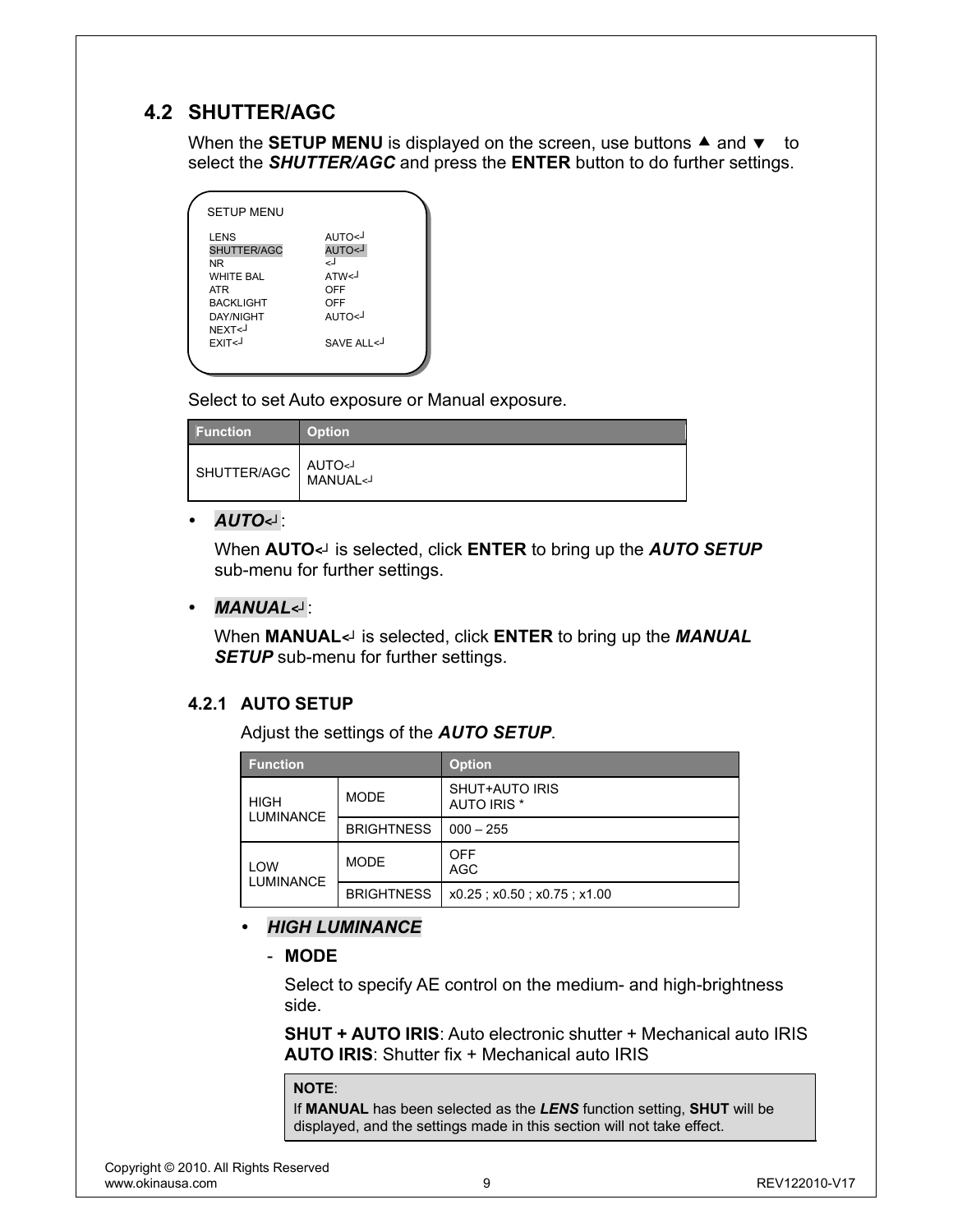#### - **BRIGHTNESS**

Select to specify the high- and medium-brightness side reference.

The brightness changes depending on whether the *ATR* function is **ON** or **OFF**, and whether the **CRS** mode has been selected as the *AWB* function.

Please note that the brightness will change when *ATR* or *WHITE BAL* is set to **ANTI CR** (CRS mode), etc., after *BRIGHTNESS* has been set.

#### y *LOW LUMINANCE*

#### - **MODE**

Select to specify AE control on the low-brightness side. **OFF**: OFF **AGC**: Auto gain control

#### - **BRIGHTNESS**

Select to specify the low-brightness side reference.

#### **4.2.2 MANUAL SETUP**

Adjust the settings of the *MANUAL SETUP*.

| <b>Function</b> | <b>Option</b>                                                                          |
|-----------------|----------------------------------------------------------------------------------------|
| <b>MODE</b>     | SHUT+ AGC                                                                              |
| <b>SHUTTER</b>  | $1/60^*$ ; $1/100^*$ ; $1/250$ ; $1/500$ ; $1/1000$ ; $1/2000$ ; $1/4000$ ;<br>1/10000 |
| AGC             | 6.00 12.00 18.00 24.00 30.00 36.00 42.00 44.80                                         |

#### y *MODE*

"**SHUT+AGC**" is the only option available for the ME operation mode. There are no other options.

#### y *SHUTTER*

Select to set the ME shutter speed (in fractions of a second).

#### y *AGC*

Select to set the *AGC* value for ME.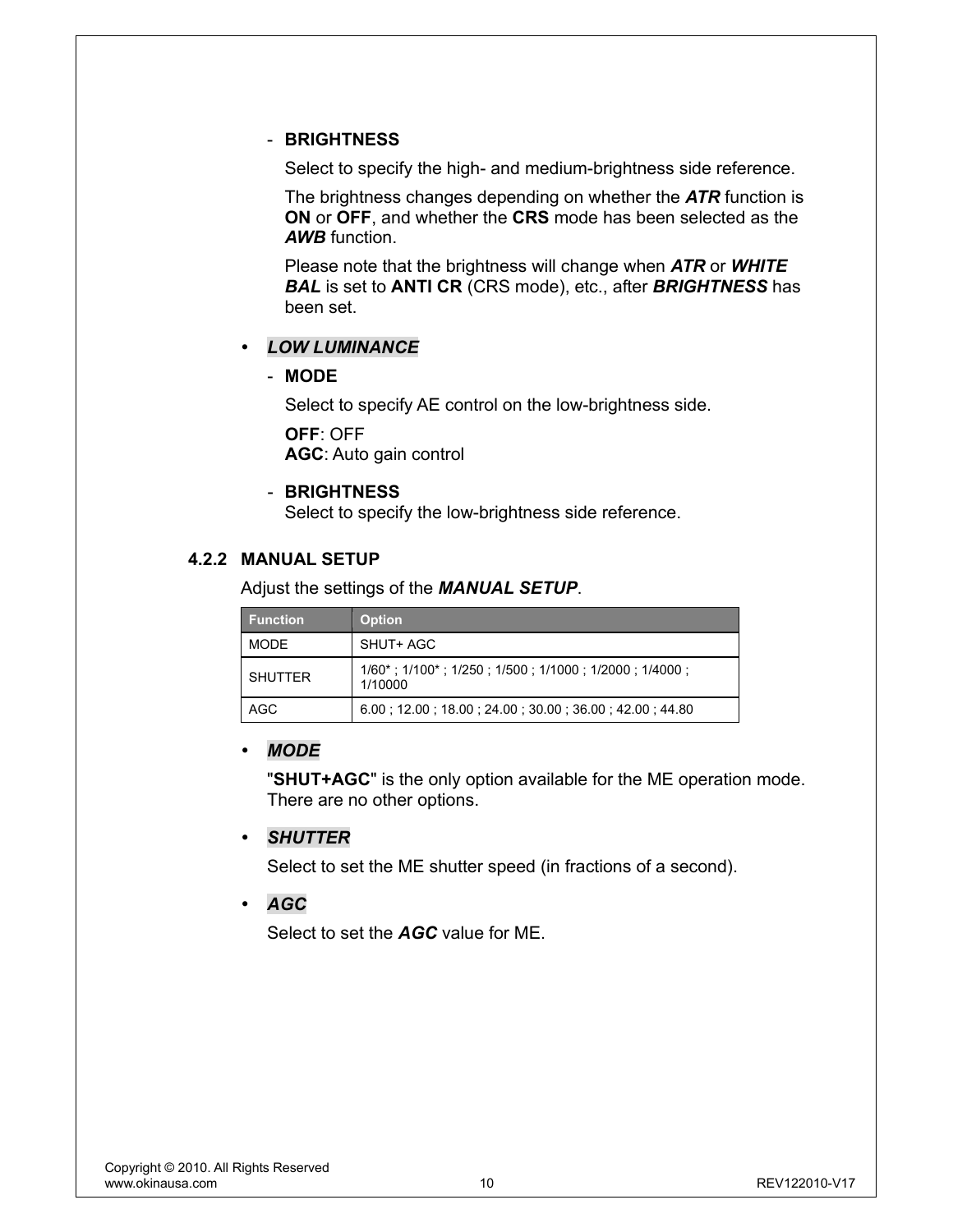## **4.3 NR**

This item is used to set the noise reduction.

| <b>SETUP MENU</b>                                                                                                                                                                                                                                             |                                                                      |
|---------------------------------------------------------------------------------------------------------------------------------------------------------------------------------------------------------------------------------------------------------------|----------------------------------------------------------------------|
| <b>LENS</b><br>SHUTTER/AGC<br><b>NR</b><br><b>WHITF RAI</b><br><b>ATR</b><br><b>BACKLIGHT</b><br><b>DAY/NIGHT</b><br>NEXT <j<br>EXIT<j< th=""><th>L&gt;OTUA<br/>L&gt;OTUA<br/>لہ<br/>ATW&lt;<br/>OFF<br/>OFF<br/>L&gt;OTUA<br/>SAVE ALL &lt;</th></j<></j<br> | L>OTUA<br>L>OTUA<br>لہ<br>ATW<<br>OFF<br>OFF<br>L>OTUA<br>SAVE ALL < |
|                                                                                                                                                                                                                                                               |                                                                      |

Select to bring up the *NR* sub-menu for further settings.

| <b>Function</b> | <b>Option</b>          |
|-----------------|------------------------|
| NR MODE         | <b>OFF</b><br>C<br>Y/C |
| Y LEVEL         | 000-015                |
| C LEVEL         | 000-015                |

#### *NR MODE*

Select to set the 2D NR filter mode.

- **OFF**: Y and C filters OFF
- **Y**: Y filter ON
- **C**: C filter ON
- **Y/C**: Y and C filters ON

#### *Y LEVEL*

Select to set the Y filter strength.

## *C LEVEL*

Select to set the C filter strength.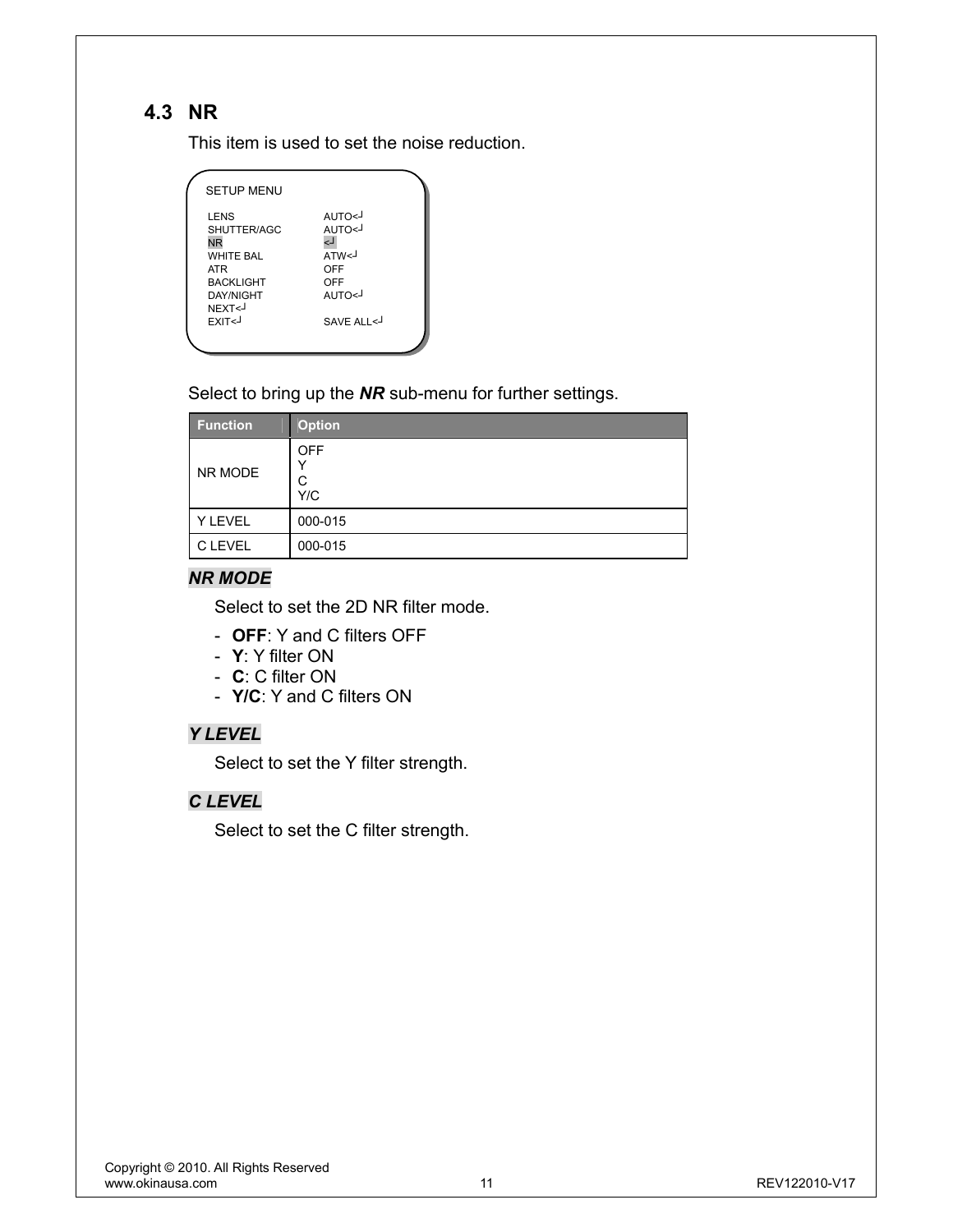## **4.4 WHITE BAL (White Balance)**

The screen color can be adjusted by using the *WHITE BAL* function.

- 1. Please use the ▲ and v buttons to **WHITE BAL** on the **SETUP MENU** and press the **ENTER** button to do further settings.
- 2. Please select the desired item and press  $\triangleleft$  and  $\triangleright$  buttons to adjust the settings.

| <b>SETUP MENU</b>                                                                                                                        |                                                                       |
|------------------------------------------------------------------------------------------------------------------------------------------|-----------------------------------------------------------------------|
| LENS<br>SHUTTER/AGC<br><b>NR</b><br><b>WHITE BAL</b><br><b>ATR</b><br><b>BACKLIGHT</b><br><b>DAY/NIGHT</b><br>NFXT <j<br>FXIT&lt;</j<br> | L>OTUA<br>L>OTUA<br>لے<br>L>WTA<br>OFF<br>OFF<br>L>OTLIA<br>SAVE ALL< |
|                                                                                                                                          |                                                                       |

Select to set the white balance Mode.

| <b>Function</b>  | <b>Option</b>                                                                                                  |
|------------------|----------------------------------------------------------------------------------------------------------------|
| <b>WHITE BAL</b> | <b>ATW</b><br><b>PUSH</b><br>USER1<br>USER <sub>2</sub><br><b>ANTI CR</b><br><b>MANUAL</b><br><b>PUSH LOCK</b> |

#### *ATW (Auto Trace White balance)*

When **ATW***<┘* is selected, click **ENTER** to bring up the *ATW* sub-menu for further settings.

#### *PUSH: All pull-in*

Select to set the white balance mode to the **PUSH** mode.

#### *USER1: Fluorescent light fixed gain (3200K)*

When **USER1***<┘* is selected, click **ENTER** to bring up the *USER1 WB* sub-menu for further settings.

#### *USER2: Outdoor fixed gain (6300K)*

When **USER2***<┘* is selected, click **ENTER** to bring up the *USER2 WB* sub-menu for further settings.

#### *ANTI CR: Color rolling suppression*

Select to set the white balance mode to the **ANTI CR** mode.

#### *MANUAL: Manual white balance*

When **MANUAL***<┘* is selected, click **ENTER** to bring up the *MANUAL WB* sub-menu for further settings.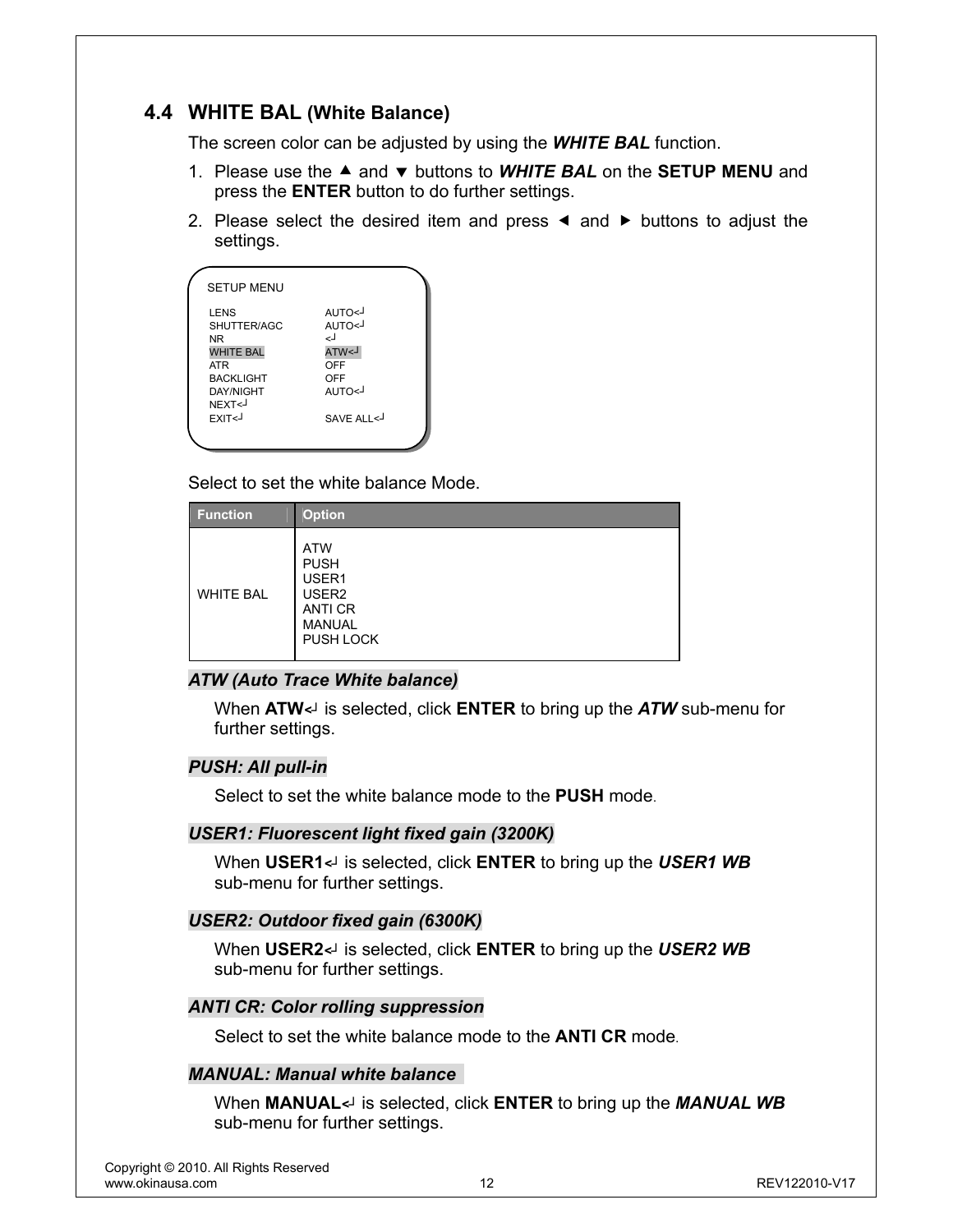#### *PUSH LOCK*

Select to set the white balance mode to the **PUSH LOCK** mode.

#### **4.4.1 ATW (Auto Trace White Balance)**

Adjust the settings of the *ATW*.

| <b>Function</b>   | <b>Option</b>              |
|-------------------|----------------------------|
| <b>SPEED</b>      | 000-255                    |
| <b>DELAY CNT</b>  | 000-255                    |
| ATW FRAME         | x0.50; x1.00; x1.50; x2.00 |
| <b>ENVIROMENT</b> | INDOOR ; OUTDOOR           |

#### y *SPEED*

Select to adjust the pull-in speed of ATW.

#### y *DELAY CNT*

Select to set the time-based hysteresis of ATW.

#### y *ATW FRAME*

Select to set the pull-in frame magnification.

#### y *ENVIROMENT*

Select to set the pull-in frame (indoor/outdoor) of ATW.

#### **4.4.2 PUSH**

Select to allow the camera automatically adjust the white balance under all conditions.

#### **4.4.3 USER1**

The gain values for the fluorescent light fixed mode are used as the adjustment items of *USER1 WB* on the internal OSD menu.

| <b>Function</b> | <b>Option</b> |
|-----------------|---------------|
| <b>B-GAIN</b>   | 000-255       |
| R-GAIN          | 000-255       |

#### y *B-GAIN*

Used for operating the B gain in the WB fixed gain mode.

#### y *R-GAIN*

Used for operating the R gain in the WB fixed gain mode.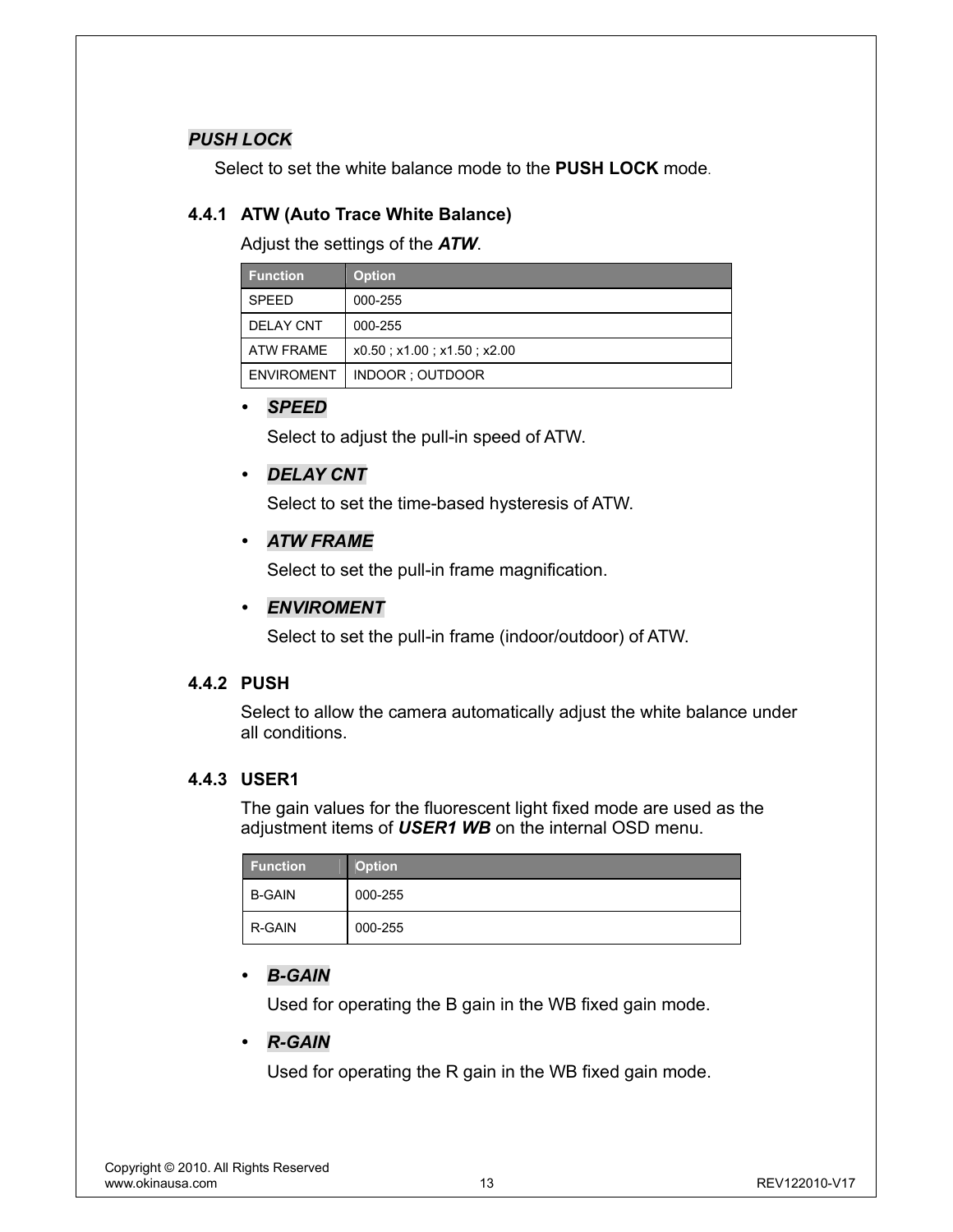#### **4.4.4 USER2**

The gain values for the outdoor fixed mode are used as the adjustment items of *USER2 WB* on the internal OSD menu.

| <b>Function</b> | <b>Option</b> |
|-----------------|---------------|
| <b>B-GAIN</b>   | 000-255       |
| R-GAIN          | 000-255       |

#### y *B-GAIN*

Used for operating the B gain in the WB fixed gain mode.

#### y *R-GAIN*

Used for operating the R gain in the WB fixed gain mode.

#### **4.4.5 MANUAL WB (Manual White Balance)**

The B and R gain values for manual WB are set on this screen.

| <b>Function</b> | <b>Option</b> |
|-----------------|---------------|
| <b>LEVEL</b>    | 000-255       |

#### y *LEVEL*

Select to set the B and R gain values for **MANUAL WB**. By incrementing or decrementing the B gain value, the R gain value is also adjusted in tandem.

#### **NOTE**:

The actual variable range is limited to the range from the low color temperature (approx. 1800K) to the high color temperature (approx. 10500K) stored when the pre-white balance was adjusted.

#### **4.4.6 PUSH LOCK**

To find the optimal setting for the current luminance environment in this mode, point the camera towards a sheet of white paper and press the **ENTER** button.

Whenever the condition changes, readjust it.

#### **ATTENTION**:

The white balance can not fully function under the following conditions. Please select **PUSH LOCK** Mode when the following occurred.

- < When there's a higher temperature surrounded the object.
- < When there's darkness surrounded the object.
- < When there's a fluorescent light surrounded the object or where the light changes all the time.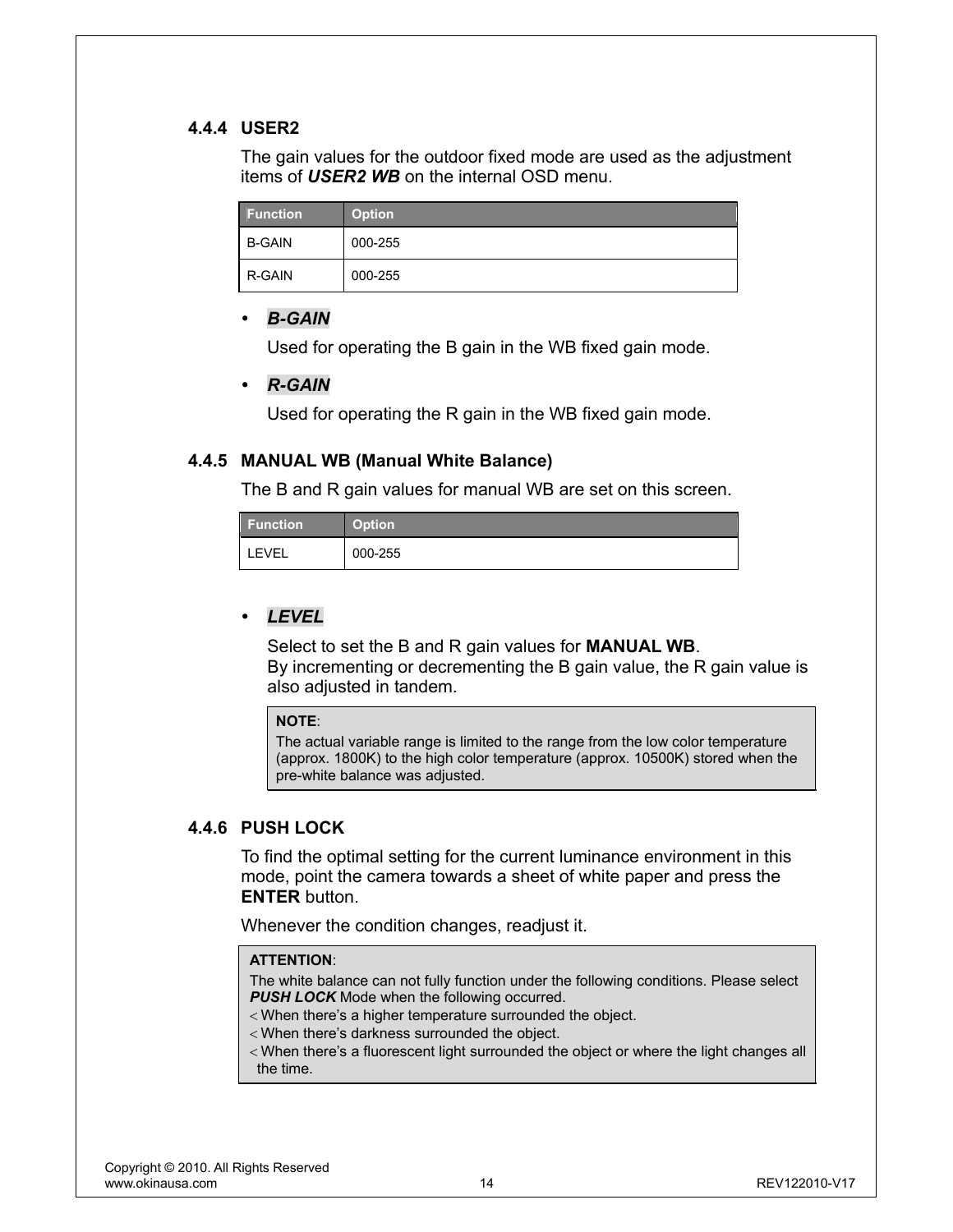# **4.5 ATR**

This item is used to set the Day/Night function.

| <b>SETUP MENU</b>                                                                                                                                                                                                                                                      |                                                                                 |  |
|------------------------------------------------------------------------------------------------------------------------------------------------------------------------------------------------------------------------------------------------------------------------|---------------------------------------------------------------------------------|--|
| LENS<br>SHUTTER/AGC<br><b>NR</b><br><b>WHITE BAL</b><br><b>ATR</b><br><b>BACKLIGHT</b><br><b>DAY/NIGHT</b><br>NEXT <j<br>EXIT<j< th=""><th>L&gt;OTUA<br/>AUTO&lt;<br/>لە<br/>ATW<sub>1</sub><br/>OFF<br/>OFF<br/>L&gt;OTLIA<br/>SAVE ALL&lt;</th><th></th></j<></j<br> | L>OTUA<br>AUTO<<br>لە<br>ATW <sub>1</sub><br>OFF<br>OFF<br>L>OTLIA<br>SAVE ALL< |  |
|                                                                                                                                                                                                                                                                        |                                                                                 |  |

## Select to set **ATR** to **OFF** or **ON**.

| <b>Function</b>  | <b>Option</b>                                                              |
|------------------|----------------------------------------------------------------------------|
| <b>LUMINANCE</b> | LOW<br><b>MID</b><br><b>HIGH</b>                                           |
| CONTRAST         | <b>LOW</b><br><b>MIDLOW</b><br><b>MID</b><br><b>MIDHIGH</b><br><b>HIGH</b> |

### *OFF*

ATR OFF

#### *ON*

ATR ON

When **ON***<┘* is selected, click **ENTER** to bring up the *ATR* sub-menu for further settings.

#### **4.5.1 ATR ON**

#### y *LUMINANCE*

Select to set the extent of the luminance compression.

#### y *CONTRAST*

Select to set the extent of the contrast enhancement.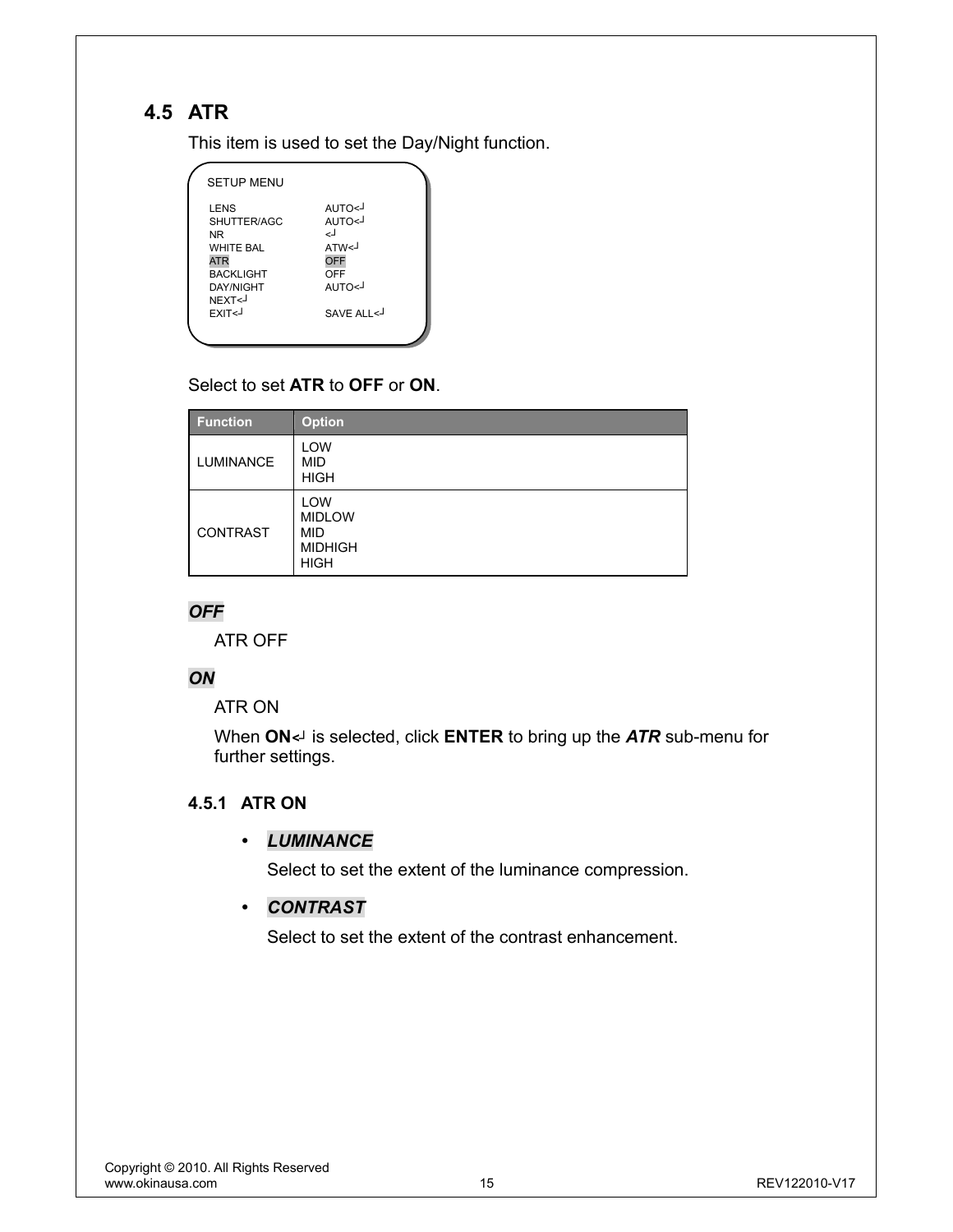# **4.6 BACKLIGHT**

This item is used to set the backlight compensation operation.

| <b>SETUP MENU</b>                                                                                 |                                            |  |
|---------------------------------------------------------------------------------------------------|--------------------------------------------|--|
| <b>LENS</b><br>SHUTTER/AGC<br>ΝR<br>WHITE BAL                                                     | L>OTUA<br>L>OTUA<br>لے<br>ATW<             |  |
| <b>ATR</b><br><b>BACKLIGHT</b><br><b>DAY/NIGHT</b><br>NEXT <j<br><b>FXIT<j< b=""></j<></b></j<br> | OFF<br><b>OFF</b><br>L>OTIJA<br>SAVE ALL < |  |
|                                                                                                   |                                            |  |

## Select to set **BACKLIGHT** to **OFF**, **BLC** or **HLC**.

| <b>Function</b>  | <b>Option</b>                          |
|------------------|----------------------------------------|
| <b>BACKLIGHT</b> | <b>OFF</b><br><b>BLC</b><br><b>HLC</b> |

## *OFF*

Backlight compensation OFF.

## *BLC*

Backlight compensation ON.

## *HLC*

HLC(Headlight compensation) function ON.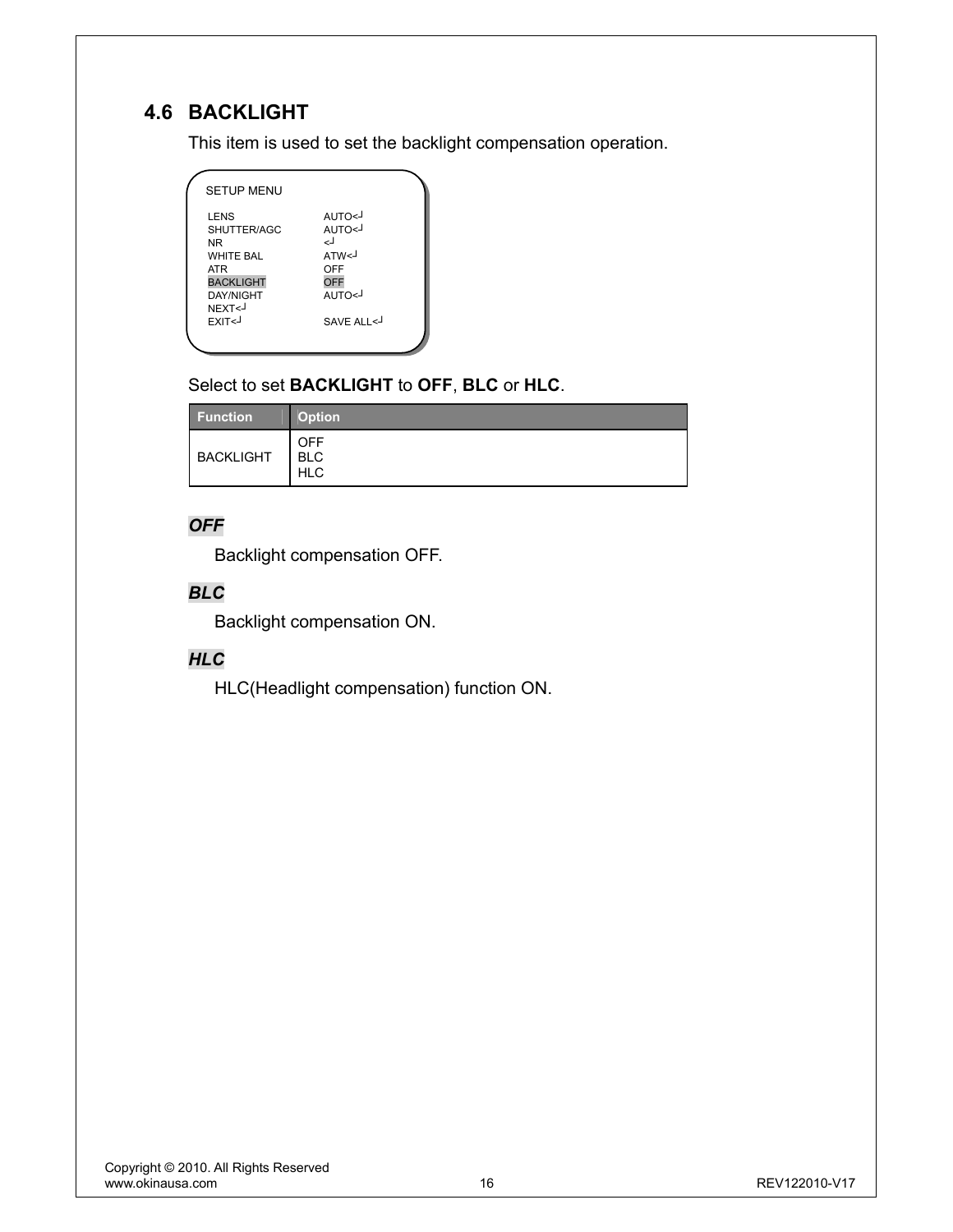# **4.7 DAY/NIGHT**

This item is used to set the Day/Night function.

| <b>SETUP MENU</b>                                                                                                                                  |                                                                                  |  |
|----------------------------------------------------------------------------------------------------------------------------------------------------|----------------------------------------------------------------------------------|--|
| LENS<br>SHUTTER/AGC<br>NR<br><b>WHITE BAI</b><br><b>ATR</b><br><b>BACKLIGHT</b><br><b>DAY/NIGHT</b><br>NEXT <j<br><b>FXIT<j< b=""></j<></b></j<br> | L>OTUA<br>L>OTUA<br>لە<br>ATW <sub>1</sub><br>OFF<br>OFF<br>L>OTUA<br>SAVE ALL < |  |
|                                                                                                                                                    |                                                                                  |  |

### Select to set **DAY/NIGHT** to **AUTO**, **COLOR** or **B/W**.

| <b>Function</b> | <b>Option</b>               |
|-----------------|-----------------------------|
| DAY/NIGHT       | <b>AUTO</b><br>COLOR<br>B/W |

#### *AUTO*

Day or Night is automatically identified and controlled accordingly.

When **AUTO***<┘* is selected, click **ENTER** to bring up the *DAY/NIGHT* sub-menu for further settings.

#### *COLOR*

The Day/Night function is set to **OFF**.

#### *B/W*

The NIGHT mode is established forcibly, and chroma is set to **OFF**.

When **B/W***<┘* is selected, click **ENTER** to bring up the *B/W* sub-menu for further settings.

#### **4.7.1 B/W**

Adjust the settings of *B/W*.

| <b>Function</b> | <b>Option</b> |
|-----------------|---------------|
| <b>BURST</b>    | ΟN<br>OFF     |

Select to set whether to output the burst signal when the B/W (NIGHT mode established forcibly) status has been identified.

y *ON* 

Burst signal ON

y *OFF* 

Burst signal OFF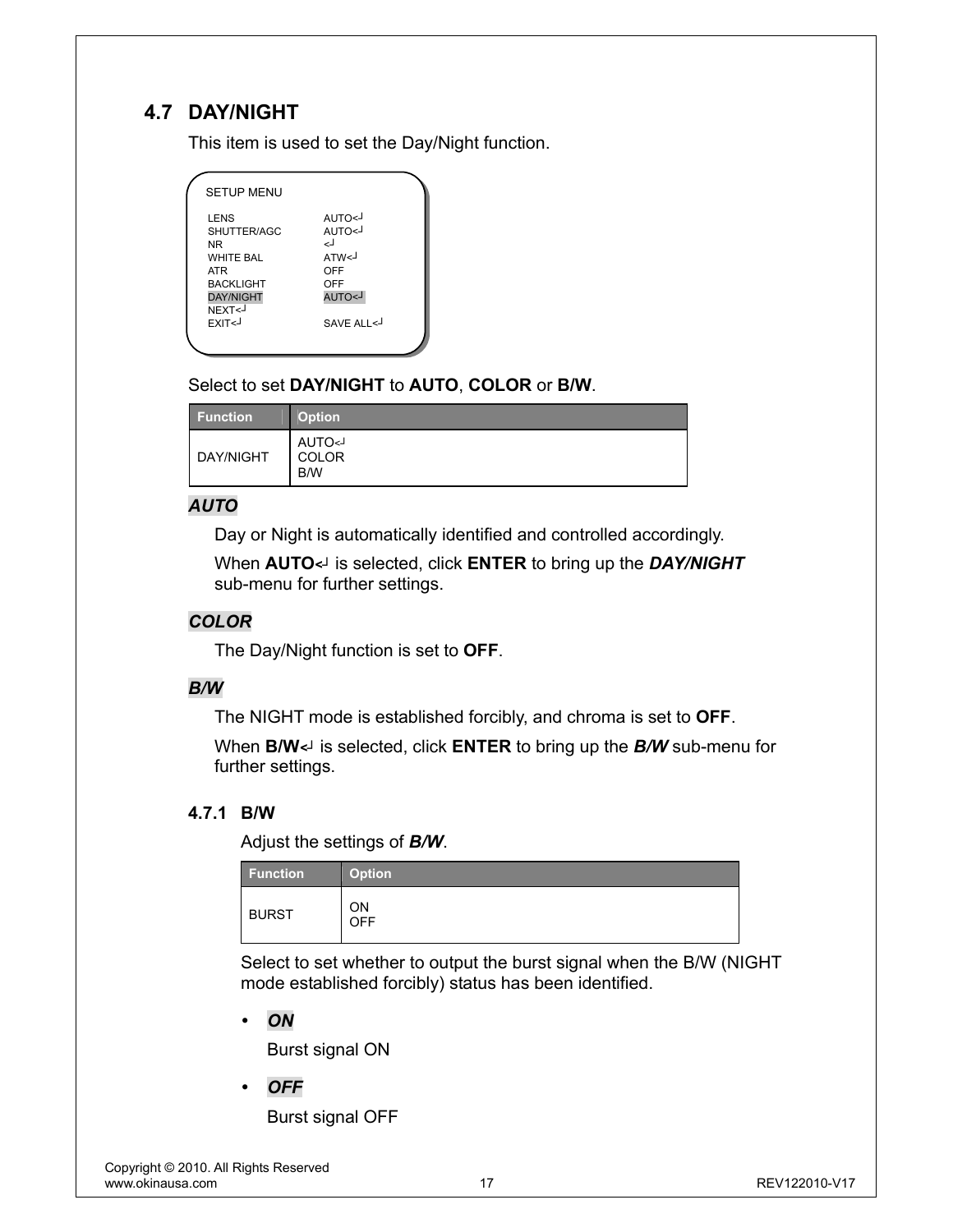### **4.7.2 DAY/NIGHT**

Adjust the settings of *DAY/NIGHT*.

| <b>Function</b>  | <b>Option</b>           |
|------------------|-------------------------|
| <b>BURST</b>     | <b>ON</b><br><b>OFF</b> |
| <b>DELAY CNT</b> | 000-255                 |
| DAY->NIGHT       | 000-255                 |
| NIGHT->DAY       | 000-255                 |

#### y *BURST*

Select to set whether to output the burst signal when the Night status has been identified.

- **ON**: Burst signal ON
- **OFF**: Burst signal OFF

#### y *DELAY CNT*

Select to set the Night/Day identification transfer time.

#### y *DAY->NIGHT*

Select to set the threshold for identifying the Night status from the Day status.

#### y *NIGHT->DAY*

Select to set the threshold for identifying the Day status from the Night status.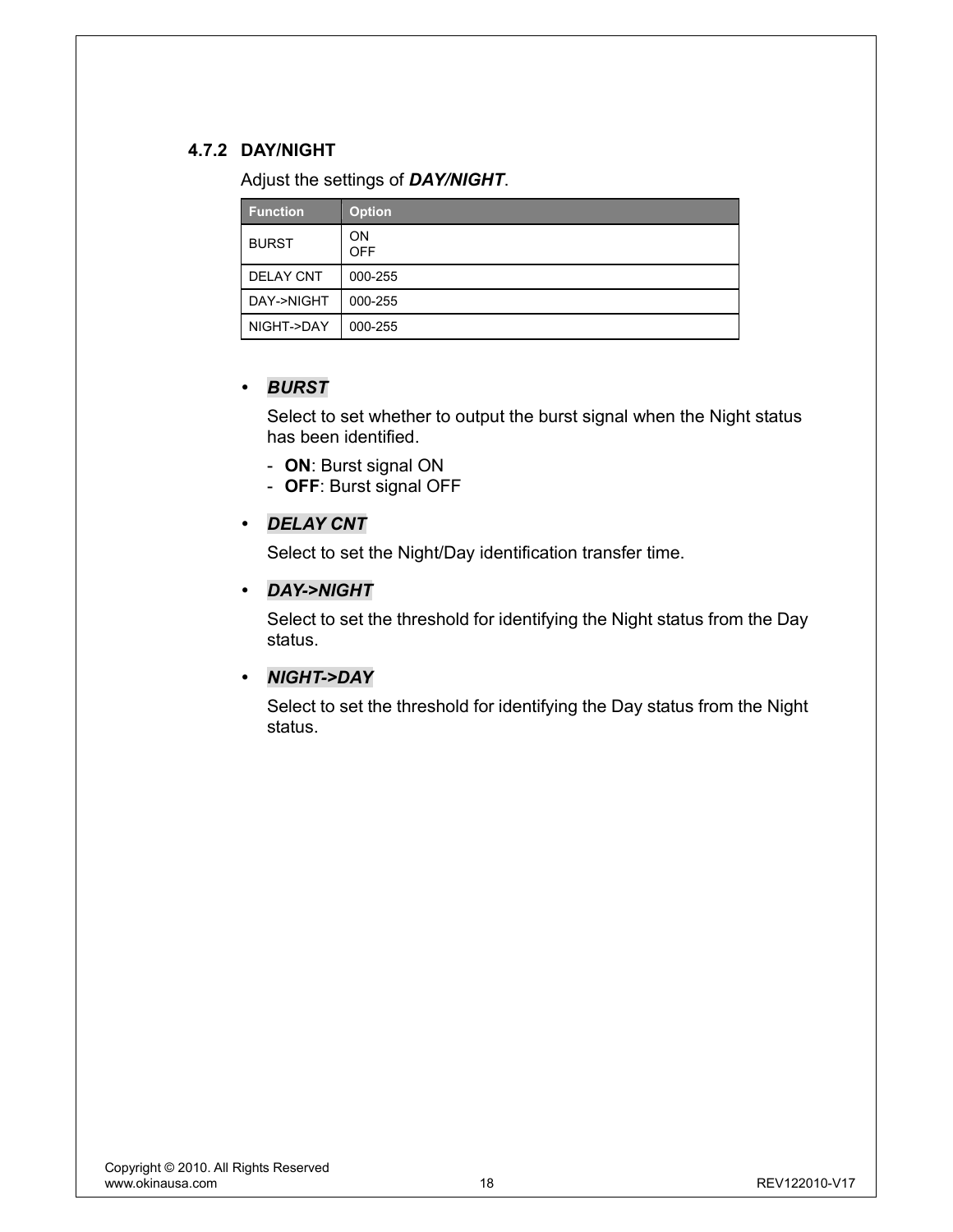## **4.8 PICT ADJUST**

This item is used to set the PICT ADJUST function.

| <b>SETUP MENU</b>                                                                                         |                                            |
|-----------------------------------------------------------------------------------------------------------|--------------------------------------------|
| <b>PICT ADJUST</b><br><b>MOTION DET</b><br><b>PRIVACY</b><br>CAMERA ID<br>LANGUAGE<br><b>CAMERA RESET</b> | ل><br>∩N<⊦<br>OFF<br>OFF<br><b>ENGLISH</b> |
| BACK<-<br>EXIT <j< th=""><th>SAVE ALL &lt;</th></j<>                                                      | SAVE ALL <                                 |

Select to bring up the *PICT ADJUST* sub-menu for further settings.

| <b>Function</b>   | <b>Option</b>    |
|-------------------|------------------|
| <b>MIRROR</b>     | <b>OFF</b><br>ON |
| <b>BRIGHTNESS</b> | 000-255          |
| <b>CONTRAST</b>   | 000-255          |
| <b>SHARPNESS</b>  | 000-255          |
| <b>HUE</b>        | 000-255          |
| <b>GAIN</b>       | 000-255          |

#### *MIRROR*

Select to set the horizontal flip for the display output.

- **OFF**: Normal output
- **ON**: Horizontally flipped output

#### *BRIGHTNESS*

Select to set the screen brightness.

#### *CONTRAST*

Select to set the screen contrast.

#### *SHARPNESS*

Select to set the screen sharpness.

#### *HUE*

Select to adjust the hue.

#### *GAIN*

Select to adjust the color gain.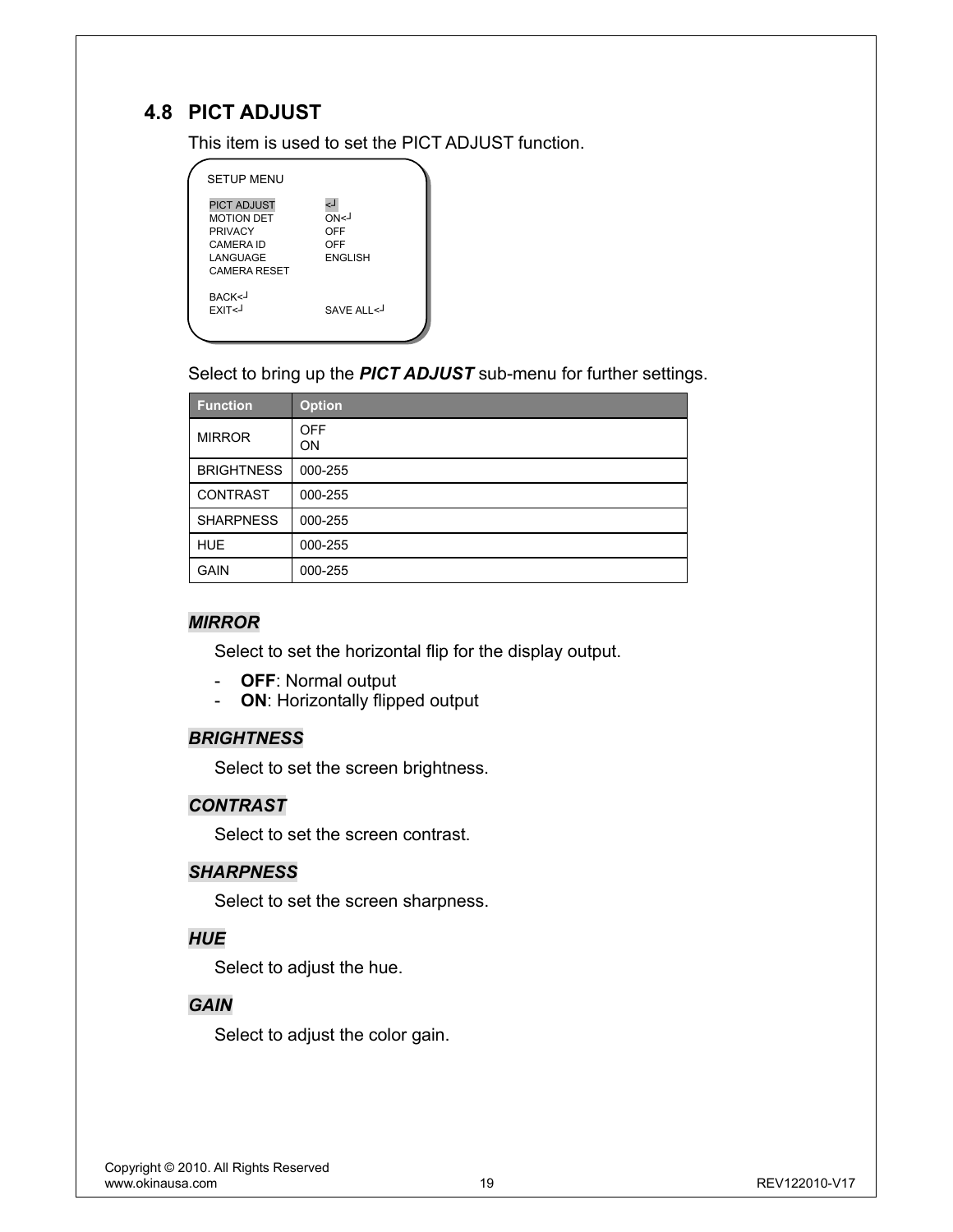## **4.9 MOTION DET (Motion Detection)**

This item is used to set the Motion Detection function.

| <b>SETUP MENU</b>                                                                                         |                                                      |
|-----------------------------------------------------------------------------------------------------------|------------------------------------------------------|
| <b>PICT ADJUST</b><br><b>MOTION DET</b><br><b>PRIVACY</b><br>CAMERA ID<br>LANGUAGE<br><b>CAMERA RESET</b> | لے<br><b>ON&lt;1</b><br>OFF<br>OFF<br><b>ENGLISH</b> |
| BACK<-<br>EXIT <j< td=""><td>SAVE ALL &lt;</td></j<>                                                      | SAVE ALL <                                           |

Select to set motion detection to **OFF** or **ON**.

| <b>Function</b> | <b>Option</b> |
|-----------------|---------------|
| MOTION DET      | OFF<br>ON<1   |

#### *OFF*

Motion detection OFF

#### *ON*

Motion detection ON

When **ON***<┘* is selected, click **ENTER** to bring up the *MOTION DET* sub-menu for further settings.

#### **4.9.1 MOTION DET ON**

Adjust the settings of *MOTION DET*.

| <b>Function</b>               | <b>Option</b>                     |
|-------------------------------|-----------------------------------|
| <b>DETECT</b><br><b>SENSE</b> | 000-127                           |
| <b>BLOCK DISP</b>             | OFF<br><b>ON</b><br><b>ENABLE</b> |
| <b>MONITOR</b><br><b>AREA</b> | <b>OFF</b><br><b>ON</b>           |
| <b>AREA SEL</b>               | $1/4$ ; $2/4$ ; $3/4$ ; $4/4$     |
| <b>TOP</b>                    | 000-244                           |
| <b>BOTTOM</b>                 | 000-244                           |
| <b>LEFT</b>                   | 000-474                           |
| <b>RIGHT</b>                  | 000-474                           |

## y *DETECT SENSE*

Select to set the motion detection sensitivity.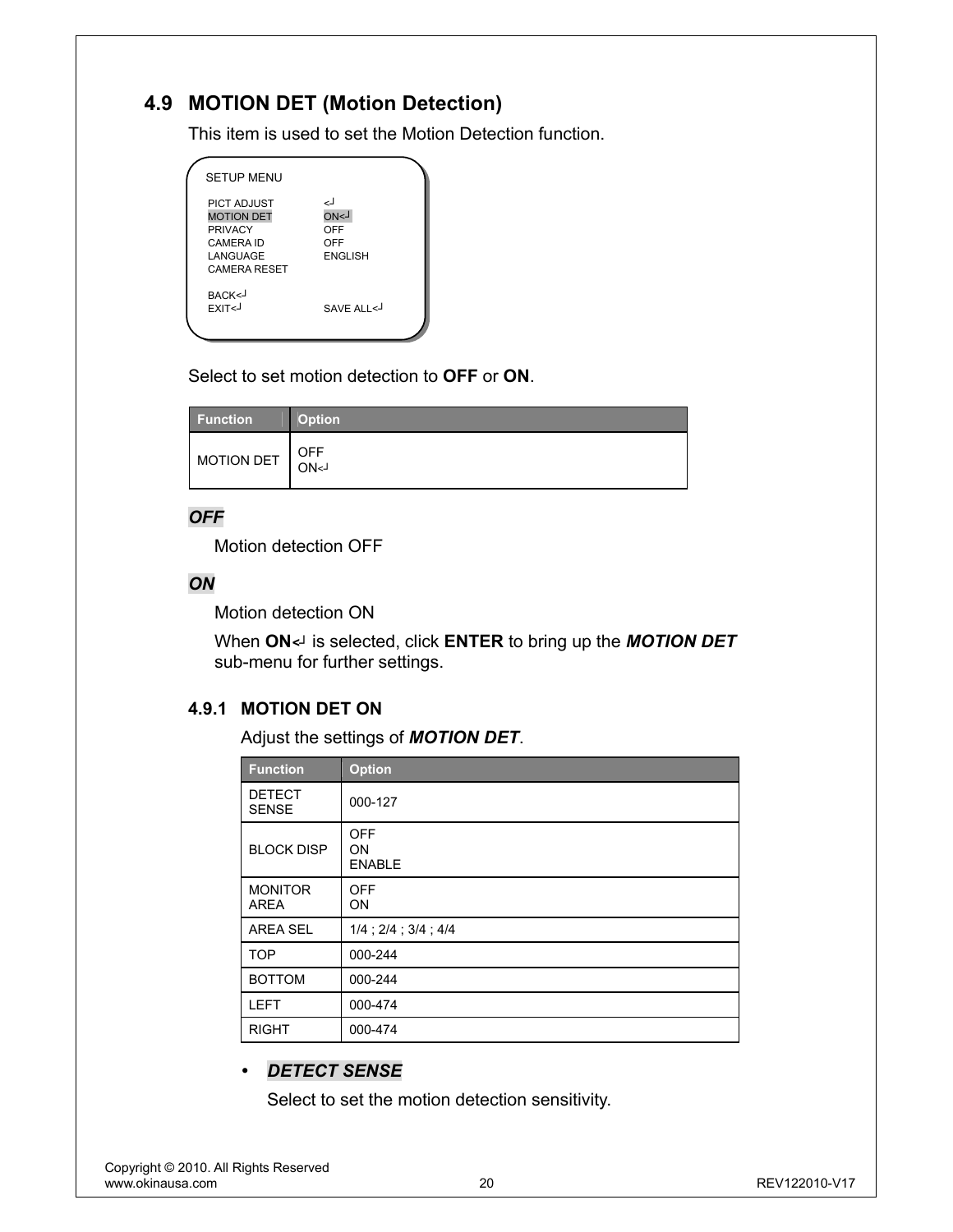### y *BLOCK DISP*

Select to control the ON/OFF status of the motion detection block display.

- **OFF**: No display
- **ON**: Luminance highlighted

#### y *MONITOR AREA*

Select to set whether to use the monitoring frames.

- **OFF**: The monitoring frames are not used.
- **ON**: The monitoring frames are used.

#### y *AREA SEL*

Select to deinfe the monitoring frame to be set.

#### y *TOP/BOTTOM/LEFT/RIGHT*

Select to set the monitoring frame selected with the AREA SEL function.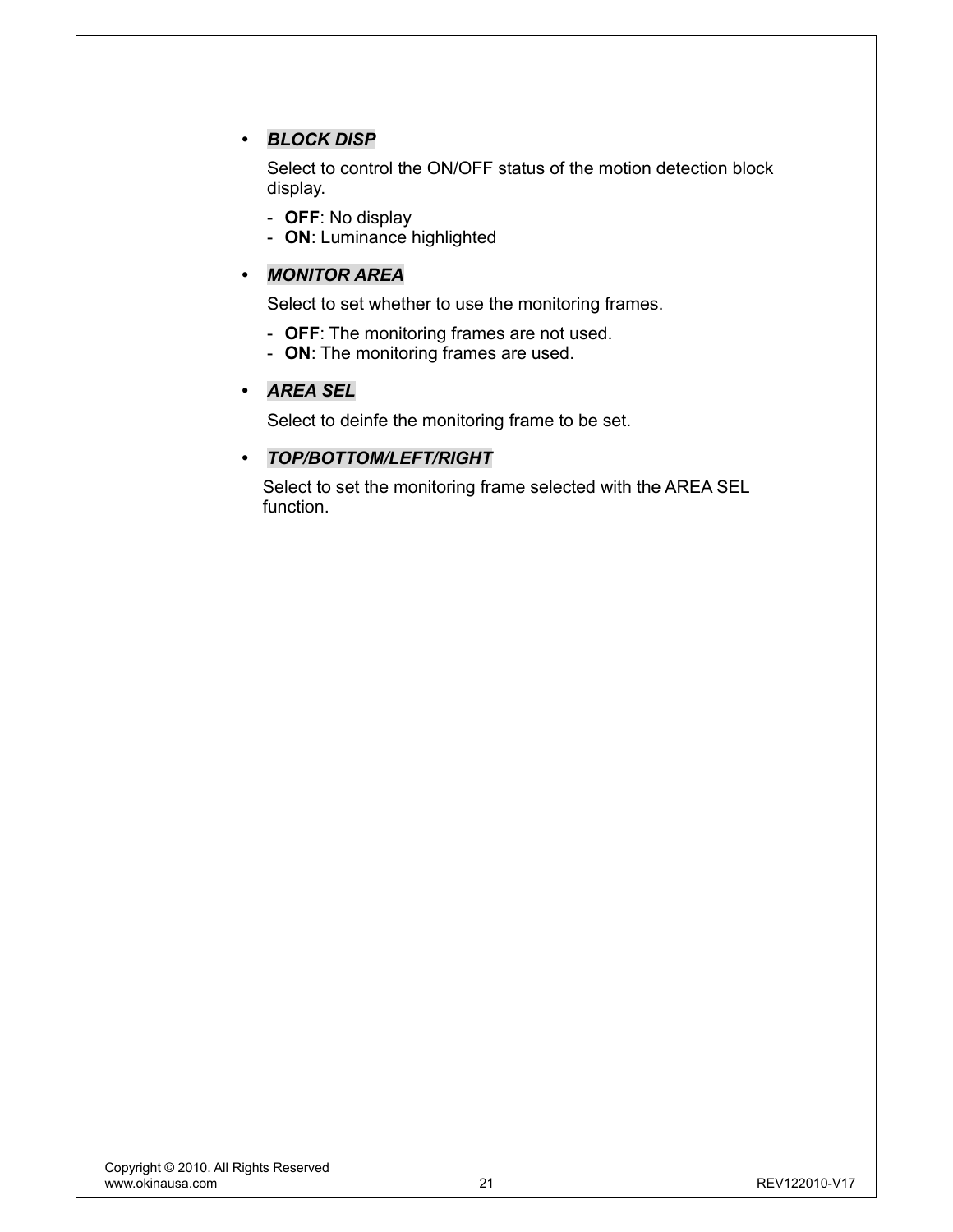## **4.10 PRIVACY**

This item is used to set up to eight privacy masks. When monitoring frames are used for motion detection, the maximum number of masks which can be used is four.

| <b>SETUP MENU</b>                                                                         |                                             |
|-------------------------------------------------------------------------------------------|---------------------------------------------|
| <b>PICT ADJUST</b><br><b>MOTION DET</b><br><b>PRIVACY</b><br><b>CAMERA ID</b><br>LANGUAGE | لے<br>ON<1<br>OFF<br>OFF<br><b>FNGI ISH</b> |
| CAMERA RESET<br>BACK <j<br><b>FXIT<j< b=""></j<></b></j<br>                               | SAVE ALL <                                  |
|                                                                                           |                                             |

Select to set the masks to **OFF** or **ON**.

| <b>Function</b> | <b>Option</b>      |
|-----------------|--------------------|
| PRIVACY         | <b>OFF</b><br>ON<1 |

When **ON***<┘* is selected, click **ENTER** to bring up the *PRIVACY* sub-menu for further settings.

#### **4.10.1 PRIVACY ON**

Adjust the settings of *PRIVACY*.

| <b>Function</b> | <b>Option</b>                                                                       |
|-----------------|-------------------------------------------------------------------------------------|
| AREA SEL        | 1/8 : 2/8 : 3/8 : 4/8 : 5/8 : 6/8 : 7/8 : 8/8 *                                     |
| <b>TOP</b>      | 000-244 (NTSC); 000-288 (PAL)                                                       |
| <b>BOTTOM</b>   | 000-244 (NTSC); 000-288 (PAL)                                                       |
| I FFT           | 000-251(510H)/378(760H)/474(960H)(NTSC);<br>000-246(510H)/370(760H)/468(960H)(PAL)  |
| RIGHT           | 000-251(510H)/378(760H)/474(960H)(NTSC);<br>000-246(510H)/370(760H)/468(960H) (PAL) |
| <b>COLOR</b>    | 1-8                                                                                 |
| TRANSP          | $0.00$ ; $0.50$ ; $0.75$ ; $1.00$                                                   |
| <b>MOSAIC</b>   | OFF<br>ON                                                                           |

### y *AREA SEL*

Select to set the mask frame to be adjusted.

#### **NOTE**:

When **MONITOR AREA** has been set to **ON** by the *MOTION DET* setting, four frames--1/4, 2/4, 3/4 and 4/4--are selected.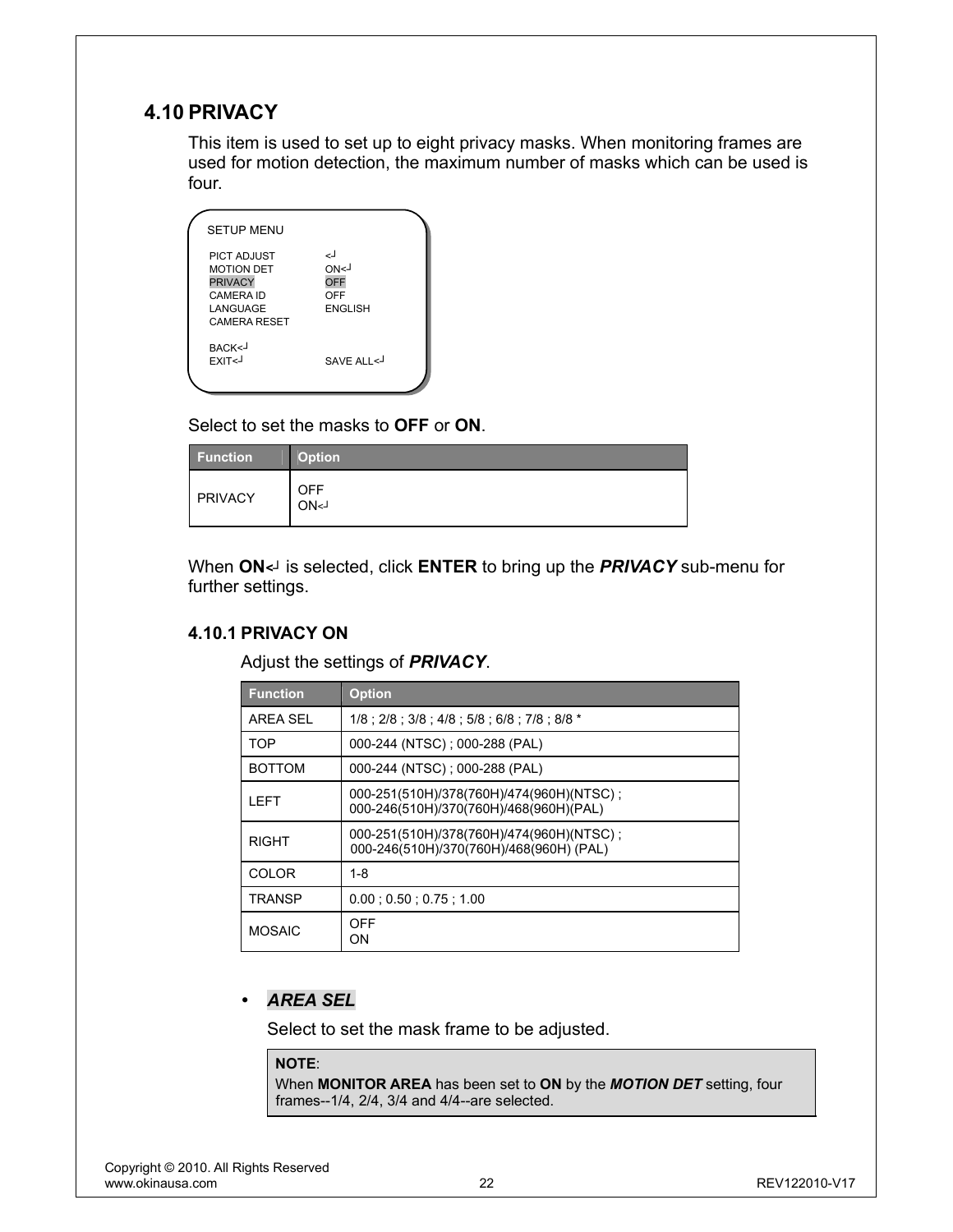#### y *TOP/BOTTOM/LEFT/RIGHT*

Select to set the mask frame selected by the AREA SEL parameter.

#### y *COLOR*

Select to set the colors of the mask frames.

#### y *TRANSP*

Select to set the transparency ratio of the mask frames.

#### y *MOSAIC*

Select to set the mask frame mosaic function to ON or OFF.

- **OFF**: Mosaic function OFF
- **ON**: Mosaic function ON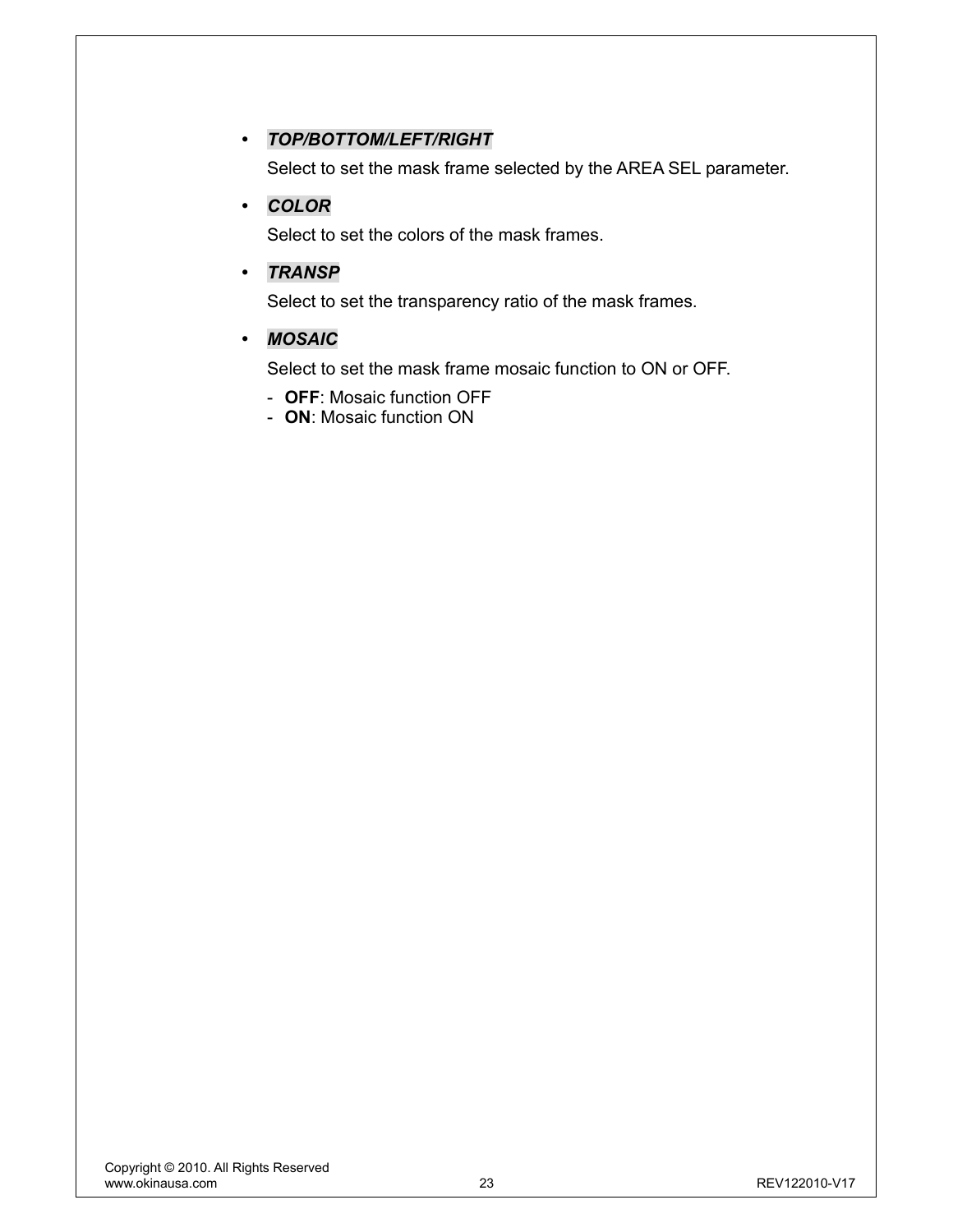## **4.11 CAMERA ID**

This item is used to set the camera ID.

| <b>SETUP MENU</b>                                                                                                |                                                   |
|------------------------------------------------------------------------------------------------------------------|---------------------------------------------------|
| <b>PICT ADJUST</b><br><b>MOTION DET</b><br><b>PRIVACY</b><br><b>CAMERA ID</b><br>LANGUAGE<br><b>CAMERA RESET</b> | اے<br>ON<1<br>OFF<br><b>OFF</b><br><b>ENGLISH</b> |
| BACK <j<br>FXIT&lt;</j<br>                                                                                       | SAVE ALL <                                        |

Select to set the camera ID to OFF or ON.

| <b>Function</b>  | <b>Option</b> |
|------------------|---------------|
| <b>CAMERA ID</b> | OFF<br>ON<1   |

#### *OFF*

Camera ID display OFF

#### *ON*

Camera ID display ON

When the **ON***<┘* is selected, click **ENTER** to bring up the *CAMERA ID* sub-menu for further settings.

### **4.11.1 CAMERA ID ON**

| CAMFRA ID                                                                                                                                                                                                               |
|-------------------------------------------------------------------------------------------------------------------------------------------------------------------------------------------------------------------------|
| <b>CAMERA</b>                                                                                                                                                                                                           |
| ABCDEFGHIJKLMNOPQRSTUV<br>WXYZ0123456789 - ! " # \$ % & '<br>() , $\frac{1}{2}$ : =>?@\^*.x+/<br>CHR <sub>1</sub><br>CHR <sub>2</sub><br>$\leftarrow \rightarrow \uparrow \downarrow$ CLR POS<br>RETURN <j< td=""></j<> |

y <sup>←</sup> →↑↓

Select  $\leftarrow$ ,  $\rightarrow$ ,  $\uparrow$  or  $\downarrow$  with the character selection cursor, and click the **ENTER** button to move the cursor in the direction of the arrow.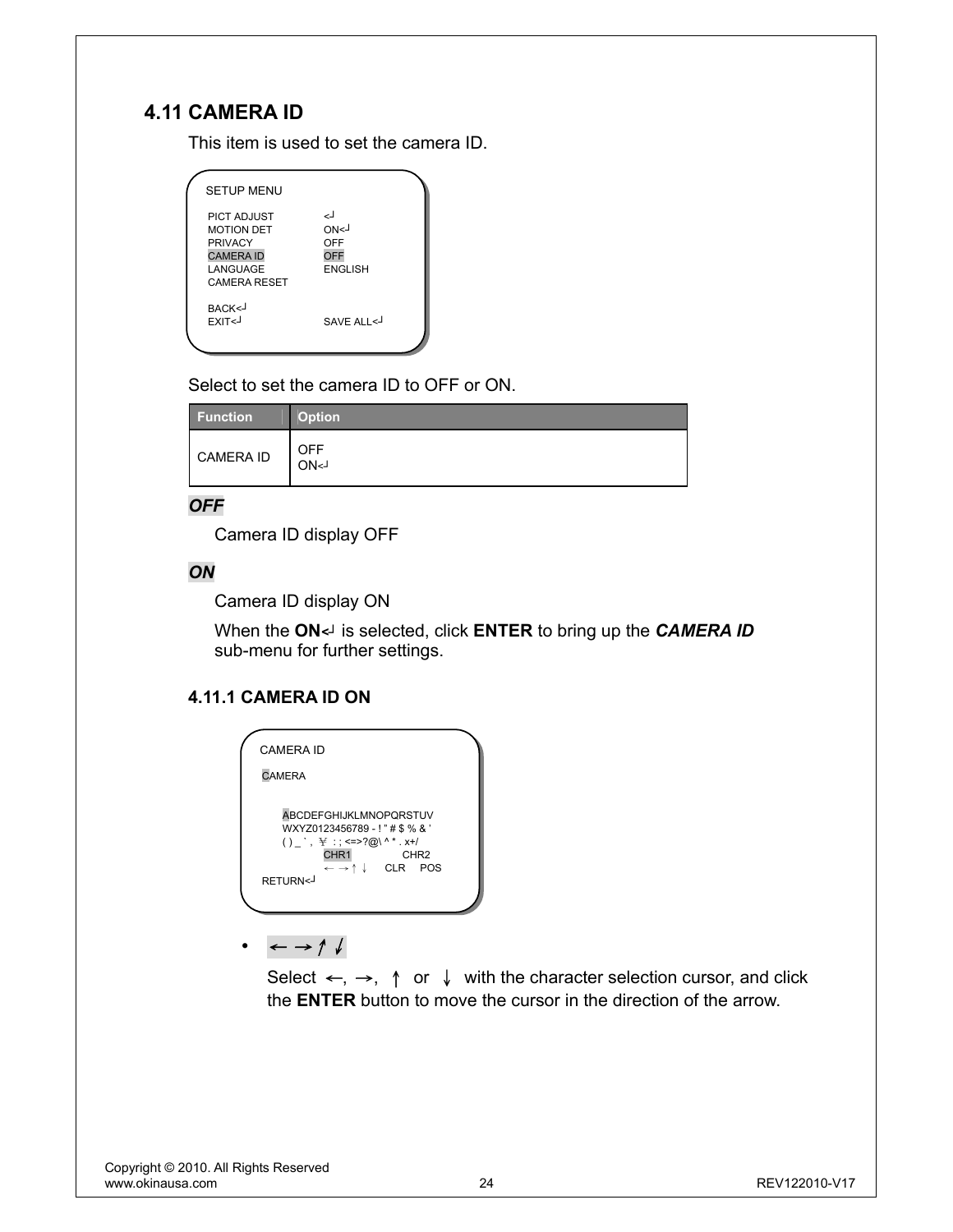## y *CLR*

Select to clear one letter of the input.

y *POS* 

Adjust the position of the camera ID.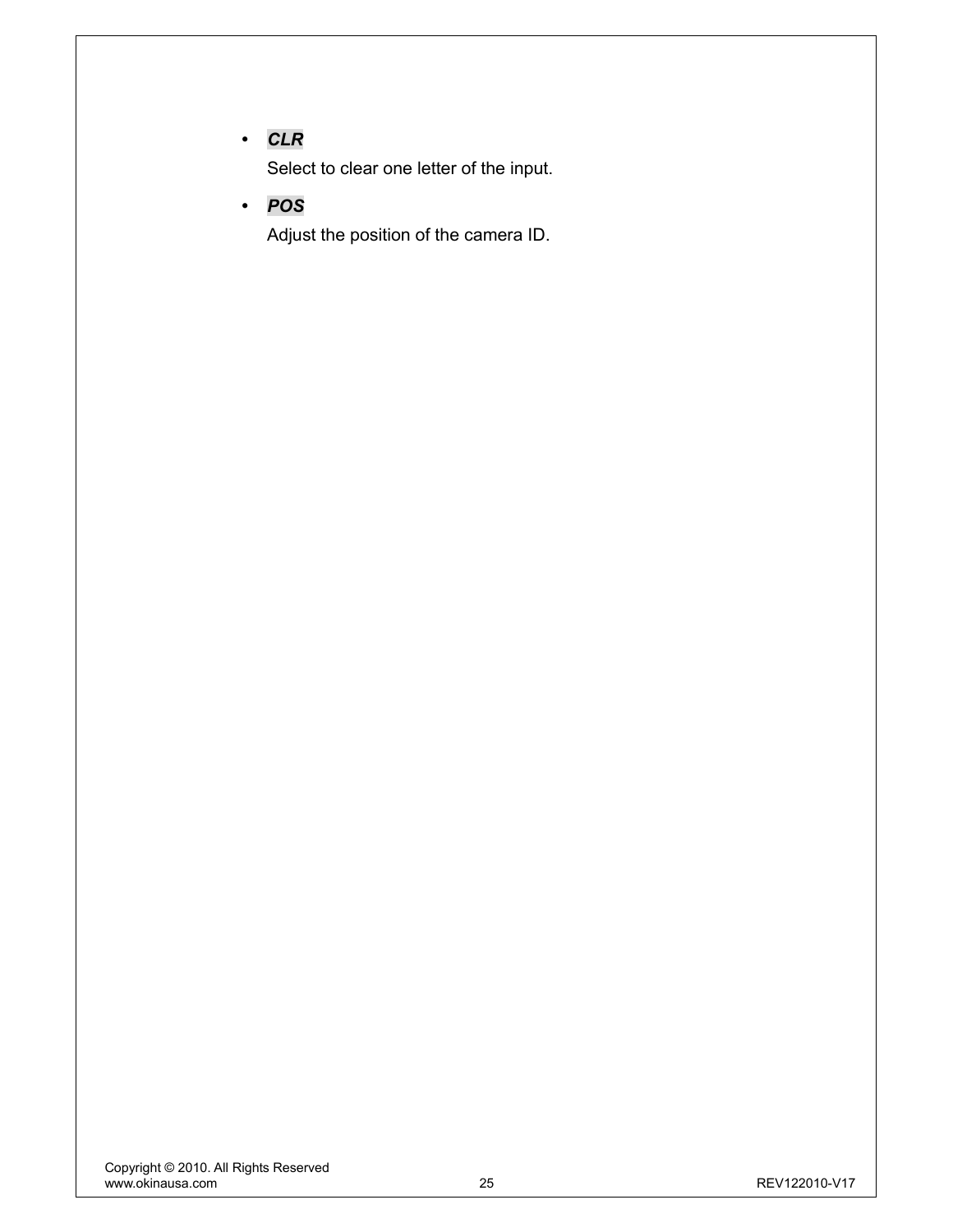## **4.12 LANGUAGE**

This item is used to select the language in which to display the internal OSD menu.

| <b>SETUP MENU</b>                                                                                                       |                                            |
|-------------------------------------------------------------------------------------------------------------------------|--------------------------------------------|
| <b>PICT ADJUST</b><br><b>MOTION DET</b><br><b>PRIVACY</b><br><b>CAMERA ID</b><br><b>LANGUAGE</b><br><b>CAMERA RESET</b> | لے<br>ON<1<br>OFF<br>OFF<br><b>ENGLISH</b> |
| BACK <j<br>EXIT<j< th=""><th>SAVE ALL&lt;</th></j<></j<br>                                                              | SAVE ALL<                                  |

Select to set the language displayed in the OSD menus.

The menus will be changed to the selected language in real time.

| <b>Function</b> | <b>Option</b>                                                                                                      |
|-----------------|--------------------------------------------------------------------------------------------------------------------|
| LANGUAGE        | <b>ENGLISH</b><br>日本語<br><b>DEUTSCH</b><br><b>FRANCAIS</b><br><b>РУССКИЙ</b><br><b>PORTUGUÊS</b><br><b>ESPAÑOL</b> |